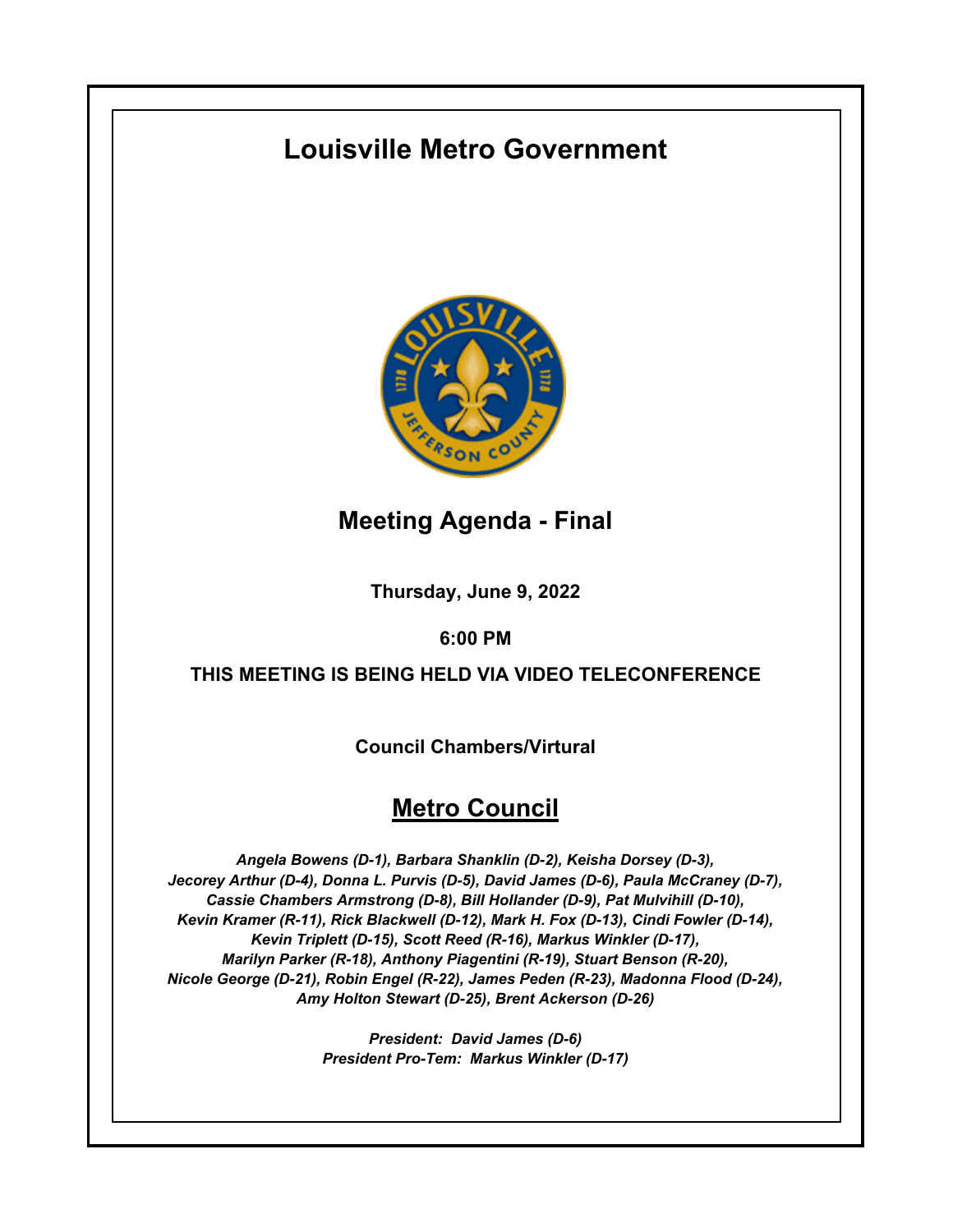### **Call to Order and Pledge of Allegiance**

### **Members Roll Call**

#### **Special Recognitions and Proclamations**

- Council Member Shanklin will recognize Robin Hall and Michelle for their female-owned business, NTC Traffic Control, that hires second-chance employees. **1.** [ID 22-0743](http://louisville.legistar.com/gateway.aspx?m=l&id=/matter.aspx?key=60349)
- Council President James will recognize Dr. Sarah Moyer, former Director of Public Health and Wellness, for her service to Louisville Metro. **2.** [ID 22-0741](http://louisville.legistar.com/gateway.aspx?m=l&id=/matter.aspx?key=60347)
- Council President James will recognize the late Susan Meyer Moore for her work with The Fillies. **3.** [ID 22-0742](http://louisville.legistar.com/gateway.aspx?m=l&id=/matter.aspx?key=60348)

#### **Addresses to the Council**

**4.** [ID 22-0797](http://louisville.legistar.com/gateway.aspx?m=l&id=/matter.aspx?key=60667) Addresses to Council - June 9, 2022 *Attachments:* [Addresses to Council 6-9-22.pdf](http://louisville.legistar.com/gateway.aspx?M=F&ID=0ffd4788-5f32-48bf-b403-1d904e542ce9.pdf)

#### **Council Minutes**

**5.** [ID 22-0798](http://louisville.legistar.com/gateway.aspx?m=l&id=/matter.aspx?key=60668) Regular: Metro Council - May 19, 2022 *Attachments:* [Action Summary for Metro Council 5-19-22.pdf](http://louisville.legistar.com/gateway.aspx?M=F&ID=b2b52082-d5e4-4c4d-85d3-701f1f93606e.pdf)

### **Committee Minutes**

**6.** [ID 22-0799](http://louisville.legistar.com/gateway.aspx?m=l&id=/matter.aspx?key=60669) Regular: Committee of the Whole - May 19, 2022 *Attachments:* [Action Summary for Committee of the Whole 5-19-22.pdf](http://louisville.legistar.com/gateway.aspx?M=F&ID=2476b22e-e284-4208-b195-5459fdbd0e7b.pdf) **7.** [ID 22-0777](http://louisville.legistar.com/gateway.aspx?m=l&id=/matter.aspx?key=60457) Regular: Planning and Zoning Committee - May 31, 2022 *Attachments:* [Action Summary for Planning and Zoning Committee 5-31-22.pdf](http://louisville.legistar.com/gateway.aspx?M=F&ID=e42331e8-ada9-453a-80e3-dcb5b0efaab6.pdf) **8.** [ID 22-0788](http://louisville.legistar.com/gateway.aspx?m=l&id=/matter.aspx?key=60658) Regular: Labor and Economic Development Committee - May 31, 2022 Attachments: Action Summary for Labor and Economic Development Committee Meeting 5-3<sup>1</sup> **9.** [ID 22-0778](http://louisville.legistar.com/gateway.aspx?m=l&id=/matter.aspx?key=60458) Regular: Public Works Committee - May 31, 2022 *Attachments:* [Action Summary for Public Works Committee 5-31-22.pdf](http://louisville.legistar.com/gateway.aspx?M=F&ID=079aa011-e38b-454a-8ad9-59a73cb19361.pdf) **10.** [ID 22-0789](http://louisville.legistar.com/gateway.aspx?m=l&id=/matter.aspx?key=60659) Regular: Government Oversight and Audit Committee - May 31, 2022 *Attachments:* [Action Summary for Government Oversight and Audit Committee 5-31-22.pdf](http://louisville.legistar.com/gateway.aspx?M=F&ID=079e312d-f065-43bb-9839-479a4894d421.pdf)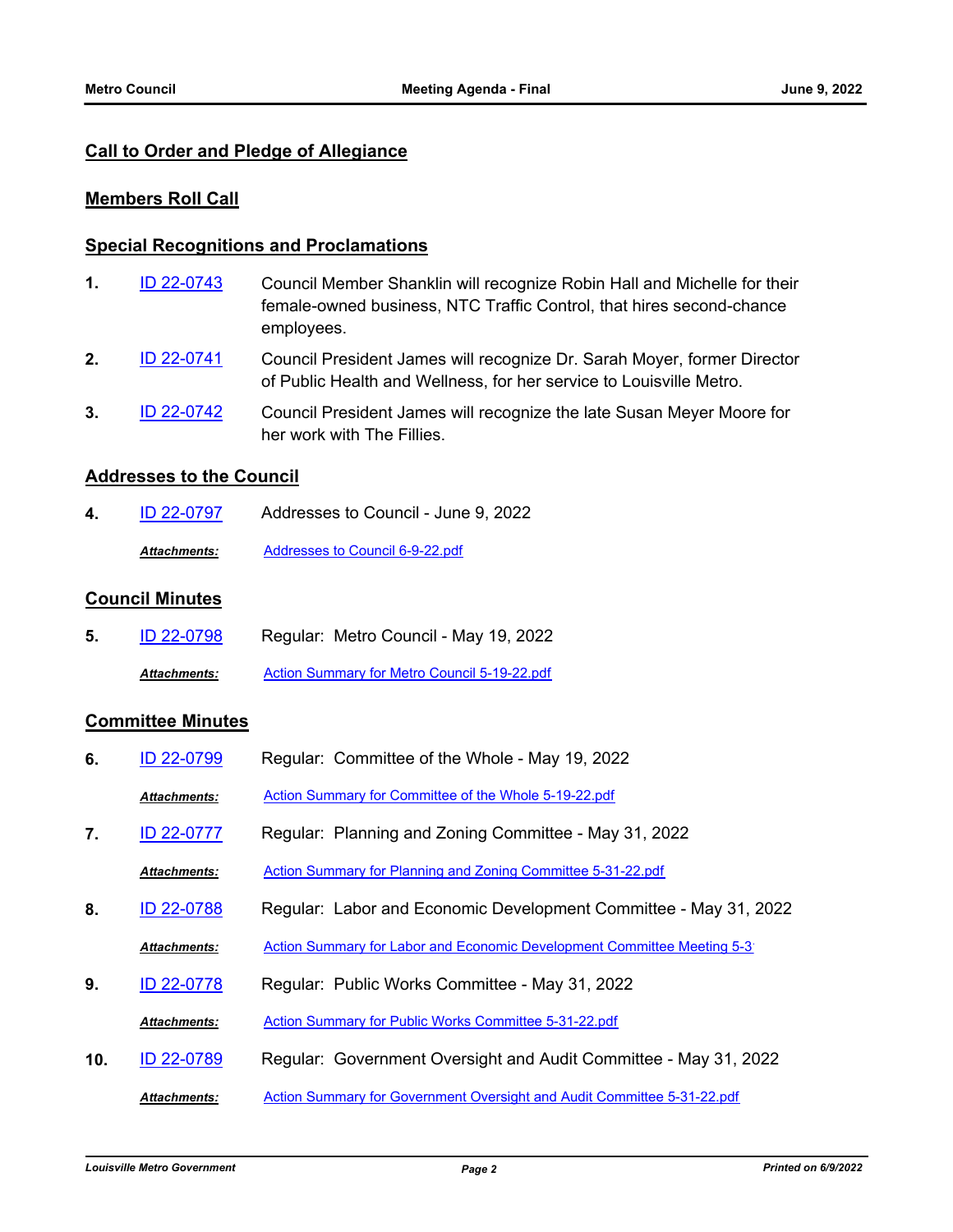| 11. | <b>ID 22-0790</b>   | Regular: Community Affairs, Housing, Health and Education Committee -<br>June 01, 2022 |
|-----|---------------------|----------------------------------------------------------------------------------------|
|     | <b>Attachments:</b> | <b>Action Summary for Community Affairs, Housing, Health and Education Commit</b>      |

**12.** [ID 22-0800](http://louisville.legistar.com/gateway.aspx?m=l&id=/matter.aspx?key=60670) Regular: Appropriations Committee - June 1, 2022

*Attachments:* [Action Summary for Appropriations Committee 6-1-22.pdf](http://louisville.legistar.com/gateway.aspx?M=F&ID=6bc09599-a5bb-4af9-9875-e2cb88a6d80c.pdf)

**13.** [ID 22-0686](http://louisville.legistar.com/gateway.aspx?m=l&id=/matter.aspx?key=60289) Regular: Parks and Sustainability Committee - June 2, 2022

*Attachments:* [Action Summary for Parks and Sustainability Committee 6-02-2022.pdf](http://louisville.legistar.com/gateway.aspx?M=F&ID=b959f6a4-ffc9-436e-b30d-25af0ff62ed9.pdf)

- **14.** [ID 22-0779](http://louisville.legistar.com/gateway.aspx?m=l&id=/matter.aspx?key=60511) Regular: Committee on Equity and Inclusion June 2, 2022
- 
- *Attachments:* [Action Summary for Committee on Equity and Inclusion 06-02-22.pdf](http://louisville.legistar.com/gateway.aspx?M=F&ID=cbfd5afd-b3e4-4460-9914-31ff17173d90.pdf)
- **15.** [ID 22-0780](http://louisville.legistar.com/gateway.aspx?m=l&id=/matter.aspx?key=60512) Special: Budget Committee June 2, 2022

*Attachments:* [Action Summary for Budget Committee 6-2-22.pdf](http://louisville.legistar.com/gateway.aspx?M=F&ID=9cee666d-8327-47ad-bfa7-0f50292c3570.pdf)

**16.** [ID 22-0801](http://louisville.legistar.com/gateway.aspx?m=l&id=/matter.aspx?key=60671) Special: Parks and Sustainability Committee - June 7, 2022

*Attachments:* [Action Summary for Parks and Sustainability Committee 6-7-22.pdf](http://louisville.legistar.com/gateway.aspx?M=F&ID=9935bcb1-1c42-4027-a14f-24689e602384.pdf)

#### **Communications to the Council**

| 17. | ID 22-0807          | Civil Service Board - Jessica Piasta, Bradford Michel, Darrell Messer,<br>Langston Gaither, and Albert Tronzo (Reappointments). |
|-----|---------------------|---------------------------------------------------------------------------------------------------------------------------------|
|     | Attachments:        | APT Civil Service Board 06-06-22.pdf                                                                                            |
| 18. | <b>ID 22-0808</b>   | Board of Zoning Adjustment (BOZA) - Lula Howard (Reappointment).                                                                |
|     | Attachments:        | APT Board of Zoning Adjustment (BOZA) 06-06-22.pdf                                                                              |
| 19. | ID 22-0809          | Code Enforcement Board - Alisia Richardson and Chris Wantland<br>(Appointments).                                                |
|     | Attachments:        | <b>APT Code Enforcement Board 06-06-22.pdf</b>                                                                                  |
| 20. | <b>ID 22-0810</b>   | Commission on Public Art (COPA) - David Beck (Appointment).                                                                     |
|     | Attachments:        | APT Commission on Public Art (COPA) 06-06-22.pdf                                                                                |
| 21. | ID 22-0811          | Deputy Sheriff Merit Board - Col. Detrick Briscoe (Appointment).                                                                |
|     | Attachments:        | <b>APT Deputy Sheriff Merit Board 06-06-22.pdf</b>                                                                              |
| 22. | <b>ID 22-0812</b>   | Metropolitan Sewer District (MSD) Board - Marita Willis (Reappointment).                                                        |
|     | <b>Attachments:</b> | <b>APT Metropolitan Sewer District (MSD) Board 06-06-22.pdf</b>                                                                 |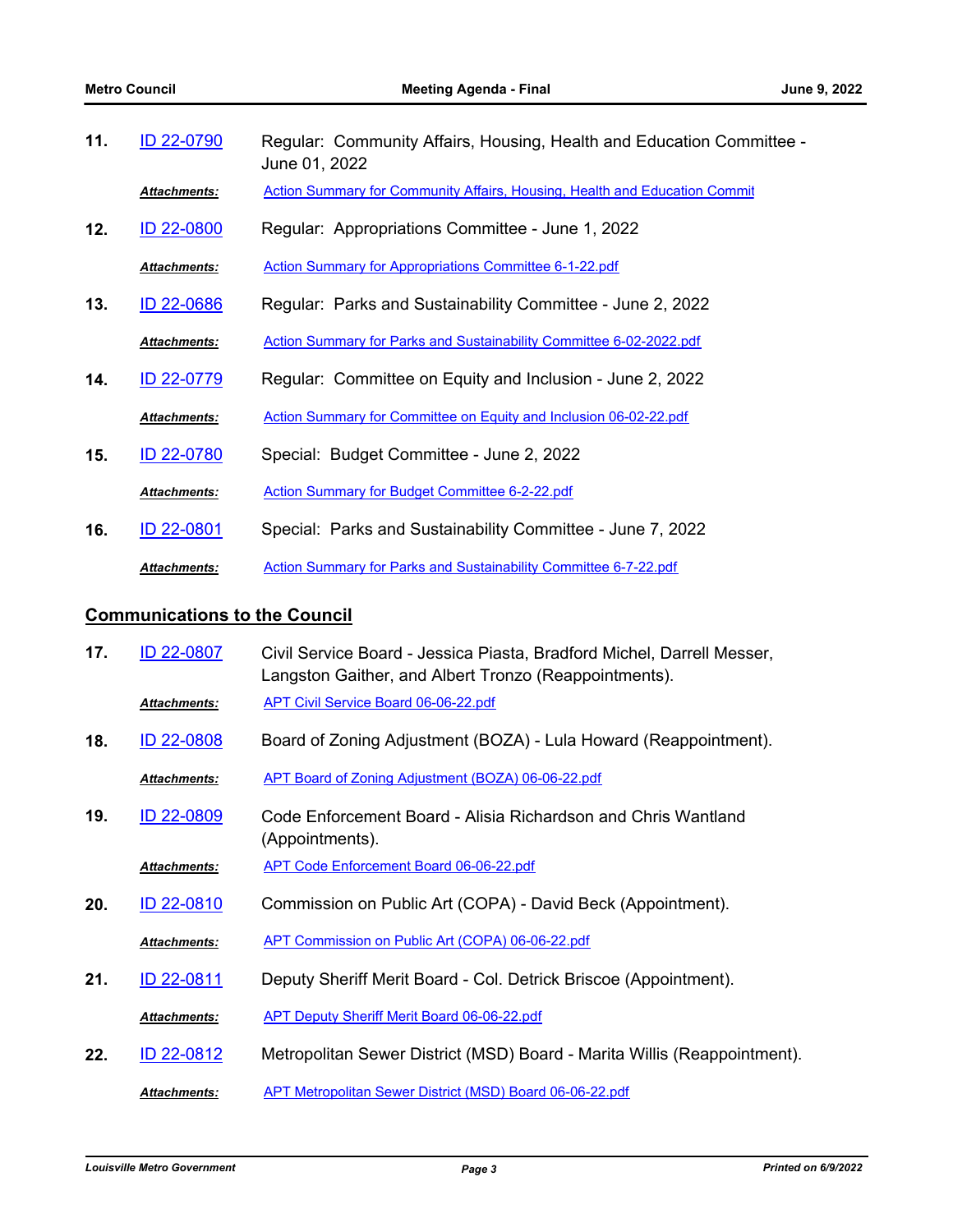Police Merit Board - Marty Ruby (Appointment) and Sherryl Anderson (Reappointment). **23.** [ID 22-0813](http://louisville.legistar.com/gateway.aspx?m=l&id=/matter.aspx?key=60683)

*Attachments:* [APT Police Merit Board 06-06-22.pdf](http://louisville.legistar.com/gateway.aspx?M=F&ID=1327e7a8-b23d-444c-89ba-0265c6f7dffc.pdf)

### **Special Notice of Proposed Amendment to Metro Council Rules**

A RESOLUTION AMENDING RULE 6.03 OF THE RULES OF THE LEGISLATIVE COUNCIL OF THE LOUISVILLE/JEFFERSON COUNTY METRO GOVERNMENT RELATING TO THE SUBMISSION OF LEGISLATION. **24.** [R-085-22](http://louisville.legistar.com/gateway.aspx?m=l&id=/matter.aspx?key=60692) **Sponsors:** Primary David James (D-6) *Attachments:* [R-085-22 V.1 060922 Change to Rule 6.03 RE Submitting Legislation.pdf](http://louisville.legistar.com/gateway.aspx?M=F&ID=8cb66299-1e9a-425d-9e3a-baaad2474ab6.pdf)

### **Consent Calendar**

## **Legislation forwarded from APPROPRIATIONS COMMITTEE**

| 25. | $O-177-22$          | AN ORDINANCE APPROPRIATING \$6,125 FROM DISTRICT 9<br>NEIGHBORHOOD DEVELOPMENT FUNDS TO THE DIVISION OF<br>COMMUNITY FORESTRY TO PAY FOR WEEKLY TREE WATERING<br>ON FRANKFORT AVENUE.                 |                                          |                                                                            |  |  |  |
|-----|---------------------|-------------------------------------------------------------------------------------------------------------------------------------------------------------------------------------------------------|------------------------------------------|----------------------------------------------------------------------------|--|--|--|
|     | <b>Sponsors:</b>    |                                                                                                                                                                                                       | Primary Bill Hollander (D-9)             |                                                                            |  |  |  |
|     | <b>Attachments:</b> |                                                                                                                                                                                                       |                                          | O-177-22 V.1 051922 D9 NDF for Comm. Forestry to Water Trees on Frankfort. |  |  |  |
|     |                     |                                                                                                                                                                                                       | O-177-22 Supporting Documentation CF.pdf |                                                                            |  |  |  |
|     |                     | <b>Legislative History</b>                                                                                                                                                                            |                                          |                                                                            |  |  |  |
|     |                     | 5/19/22                                                                                                                                                                                               | Metro Council                            | assigned to the Appropriations<br>Committee                                |  |  |  |
|     |                     |                                                                                                                                                                                                       | Action Required By: November 2022        |                                                                            |  |  |  |
|     |                     | 6/1/22                                                                                                                                                                                                | Appropriations Committee                 | recommended for approval                                                   |  |  |  |
| 26. | $O-179-22$          | AN ORDINANCE APPROPRIATING \$9,675 FROM DISTRICT 21<br>NEIGHBORHOOD DEVELOPMENT FUNDS TO BRIGHTSIDE FOR<br>THREE YEARS OF MAINTENANCE FOR 45 TREES PLANTED IN<br>PUBLIC RIGHT OF WAYS IN DISTRICT 21. |                                          |                                                                            |  |  |  |
|     | <u>Sponsors:</u>    | Primary Nicole George (D-21)                                                                                                                                                                          |                                          |                                                                            |  |  |  |
|     | Attachments:        | O-179-22 V.1 051922 D21 NDF for Tree Maintenance in Public Right of Ways.p                                                                                                                            |                                          |                                                                            |  |  |  |
|     |                     | O-179-22 Supporting Documentation BS.pdf                                                                                                                                                              |                                          |                                                                            |  |  |  |
|     |                     | <b>Legislative History</b>                                                                                                                                                                            |                                          |                                                                            |  |  |  |
|     |                     | 5/19/22                                                                                                                                                                                               | Metro Council                            | assigned to the Appropriations<br>Committee                                |  |  |  |
|     |                     |                                                                                                                                                                                                       | Action Required By: November 2022        |                                                                            |  |  |  |
|     |                     | 6/1/22                                                                                                                                                                                                | <b>Appropriations Committee</b>          | recommended for approval                                                   |  |  |  |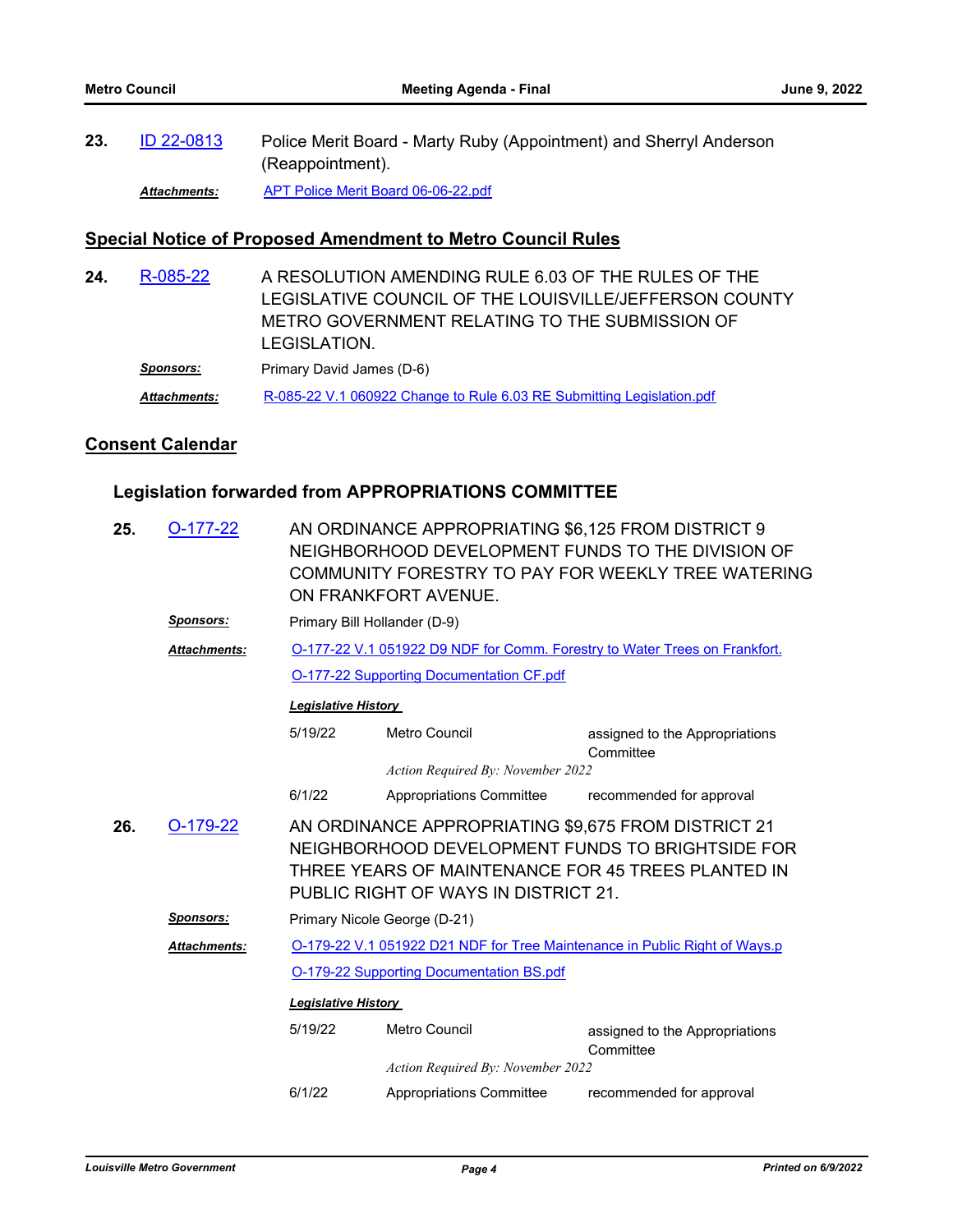## **Legislation forwarded from COMMITTEE ON EQUITY AND INCLUSION**

| 27. | $O-161-22$       | AN ORDINANCE AMENDING CHAPTER 35 OF THE LOUISVILLE<br>METRO CODE OF ORDINANCES ("LMCO") TO CREATE A<br>LANGUAGE ACCESS POLICY FOR LOUISVILLE METRO<br>GOVERNMENT. |                                                                                                                                                                                         |                                                      |  |  |  |
|-----|------------------|-------------------------------------------------------------------------------------------------------------------------------------------------------------------|-----------------------------------------------------------------------------------------------------------------------------------------------------------------------------------------|------------------------------------------------------|--|--|--|
|     | <u>Sponsors:</u> |                                                                                                                                                                   | Primary Jecorey Arthur (D-4), Primary Nicole George (D-21), Additional Markus<br>Winkler (D-17), Additional Cassie Chambers Armstrong (D-8) and Additional Anthony<br>Piagentini (R-19) |                                                      |  |  |  |
|     | Attachments:     | <u>O-161-22 V.1 042822 AMENDING CH. 35 OF THE ("LMCO") TO CREATE - LA</u>                                                                                         |                                                                                                                                                                                         |                                                      |  |  |  |
|     |                  | <b>Legislative History</b>                                                                                                                                        |                                                                                                                                                                                         |                                                      |  |  |  |
|     |                  | 4/28/22                                                                                                                                                           | Metro Council                                                                                                                                                                           | assigned to the Committee on Equity<br>and Inclusion |  |  |  |
|     |                  |                                                                                                                                                                   | Action Required By: October 2022                                                                                                                                                        |                                                      |  |  |  |
|     |                  | 5/12/22                                                                                                                                                           | Committee on Equity and<br><b>Inclusion</b>                                                                                                                                             | held                                                 |  |  |  |
|     |                  | 6/2/22                                                                                                                                                            | Committee on Equity and<br><b>Inclusion</b>                                                                                                                                             | recommended for approval                             |  |  |  |

## **Legislation forwarded from COMMUNITY AFFAIRS, HOUSING, HEALTH AND EDUCATION COMMITTEE**

| 28. | R-069-22            | A RESOLUTION HONORING BENETHA ELLIS BY DEDICATING THE<br>INTERSECTION OF WEST MAIN STREET AND SOUTH 45TH<br>STREET TO BE KNOWN AS BENETHA ELLIS WAY IN HER HONOR. |                                                                         |                                                                                  |  |  |  |
|-----|---------------------|-------------------------------------------------------------------------------------------------------------------------------------------------------------------|-------------------------------------------------------------------------|----------------------------------------------------------------------------------|--|--|--|
|     | <u>Sponsors:</u>    | Primary Donna L. Purvis (D-5)                                                                                                                                     |                                                                         |                                                                                  |  |  |  |
|     | <b>Attachments:</b> | R-069-22 V.1 051922 Honorary Street Sign for Benetha Ellis.pdf                                                                                                    |                                                                         |                                                                                  |  |  |  |
|     |                     | Bio.pdf                                                                                                                                                           |                                                                         |                                                                                  |  |  |  |
|     |                     |                                                                                                                                                                   | CIF for Honorary Sign for Reference.pdf                                 |                                                                                  |  |  |  |
|     |                     | <b>Legislative History</b>                                                                                                                                        |                                                                         |                                                                                  |  |  |  |
|     |                     | 5/19/22                                                                                                                                                           | Metro Council                                                           | assigned to the Community Affairs,<br>Housing, Health and Education<br>Committee |  |  |  |
|     |                     |                                                                                                                                                                   | Action Required By: November 2022                                       |                                                                                  |  |  |  |
|     |                     | 6/1/22                                                                                                                                                            | Community Affairs,<br>Housing, Health and<br><b>Education Committee</b> | recommended for approval                                                         |  |  |  |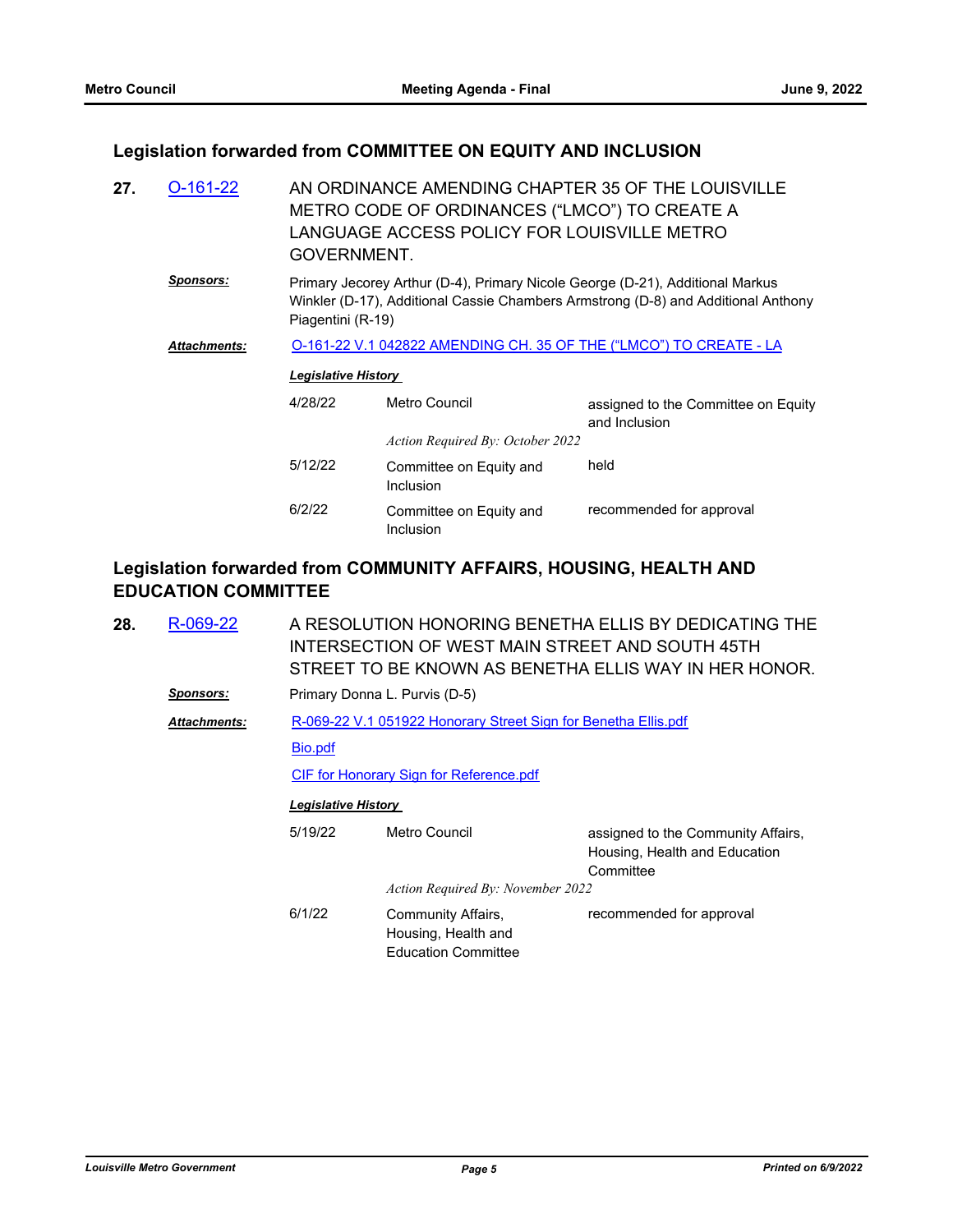## **Legislation forwarded from GOVERNMENT OVERSIGHT AND AUDIT COMMITTEE**

| 29. | RP053122CG          | REAPPOINTMENT OF CHRIS GOSNELL TO THE OKOLONA FIRE<br>PROTECTION DISTRICT BOARD (TERM EXPIRES JUNE 30, 2025).                      |                                                                           |                                                                                                             |  |
|-----|---------------------|------------------------------------------------------------------------------------------------------------------------------------|---------------------------------------------------------------------------|-------------------------------------------------------------------------------------------------------------|--|
|     | Attachments:        |                                                                                                                                    | <b>APT Okolona Fire Protection District Board 05-16-22.pdf</b>            |                                                                                                             |  |
|     |                     | Chris Gosnell 05-16-22.pdf                                                                                                         |                                                                           |                                                                                                             |  |
|     |                     |                                                                                                                                    | Applicants for Okolona Fire Protection District Board 05-16-22.pdf        |                                                                                                             |  |
|     |                     | <b>Current Okolona Fire Protection District Board 05-16-22.pdf</b>                                                                 |                                                                           |                                                                                                             |  |
|     |                     | <b>Legislative History</b>                                                                                                         |                                                                           |                                                                                                             |  |
|     |                     | 5/19/22                                                                                                                            | Metro Council                                                             | assigned to the Government Oversight<br>and Audit Committee                                                 |  |
|     |                     | 5/31/22                                                                                                                            | Government Oversight and<br><b>Audit Committee</b>                        | recommended for approval                                                                                    |  |
| 30. | <b>RP053122CF</b>   | REAPPOINTMENT OF CHARLES FORD TO THE PLEASURE<br>RIDGE PARK FIRE PROTECTION DISTRICT BOARD (TERM<br><b>EXPIRES JUNE 30, 2025).</b> |                                                                           |                                                                                                             |  |
|     | <b>Attachments:</b> |                                                                                                                                    | APT Pleasure Ridge Park Fire Protection District Board 05-16-22.pdf       |                                                                                                             |  |
|     |                     | Charles Ford 05-16-22.pdf                                                                                                          |                                                                           |                                                                                                             |  |
|     |                     |                                                                                                                                    | Applicants for Board - PRP Fire Protection District Board 05-16-22.pdf    |                                                                                                             |  |
|     |                     |                                                                                                                                    | Current Board - PRP Fire Protection District Board 05-15-22.pdf           |                                                                                                             |  |
|     |                     | <b>Legislative History</b>                                                                                                         |                                                                           |                                                                                                             |  |
|     |                     | 5/19/22                                                                                                                            | Metro Council                                                             | assigned to the Government Oversight<br>and Audit Committee                                                 |  |
|     |                     | 5/31/22                                                                                                                            | Government Oversight and<br><b>Audit Committee</b>                        | recommended for approval                                                                                    |  |
| 31. | RP053122KW          | 2025).                                                                                                                             |                                                                           | REAPPOINTMENT OF KATHY WRIGLEY TO THE ST. MATTHEWS<br>FIRE PROTECTION DISTRICT BOARD (TERM EXPIRES JUNE 30, |  |
|     | <b>Attachments:</b> |                                                                                                                                    | <b>APT St. Matthews Fire Protection District Board 05-16-22.pdf</b>       |                                                                                                             |  |
|     |                     | Kathy Wrigley 05-16-22.pdf                                                                                                         |                                                                           |                                                                                                             |  |
|     |                     |                                                                                                                                    | Applicants for Board - St. Matthews Fire Protection District 05-16-22.pdf |                                                                                                             |  |
|     |                     |                                                                                                                                    | Current Board - St. Matthews Fire Protection District 05-16-22.pdf        |                                                                                                             |  |
|     |                     | <b>Legislative History</b>                                                                                                         |                                                                           |                                                                                                             |  |
|     |                     | 5/19/22                                                                                                                            | Metro Council                                                             | assigned to the Government Oversight<br>and Audit Committee                                                 |  |
|     |                     | 5/31/22                                                                                                                            | Government Oversight and<br><b>Audit Committee</b>                        | recommended for approval                                                                                    |  |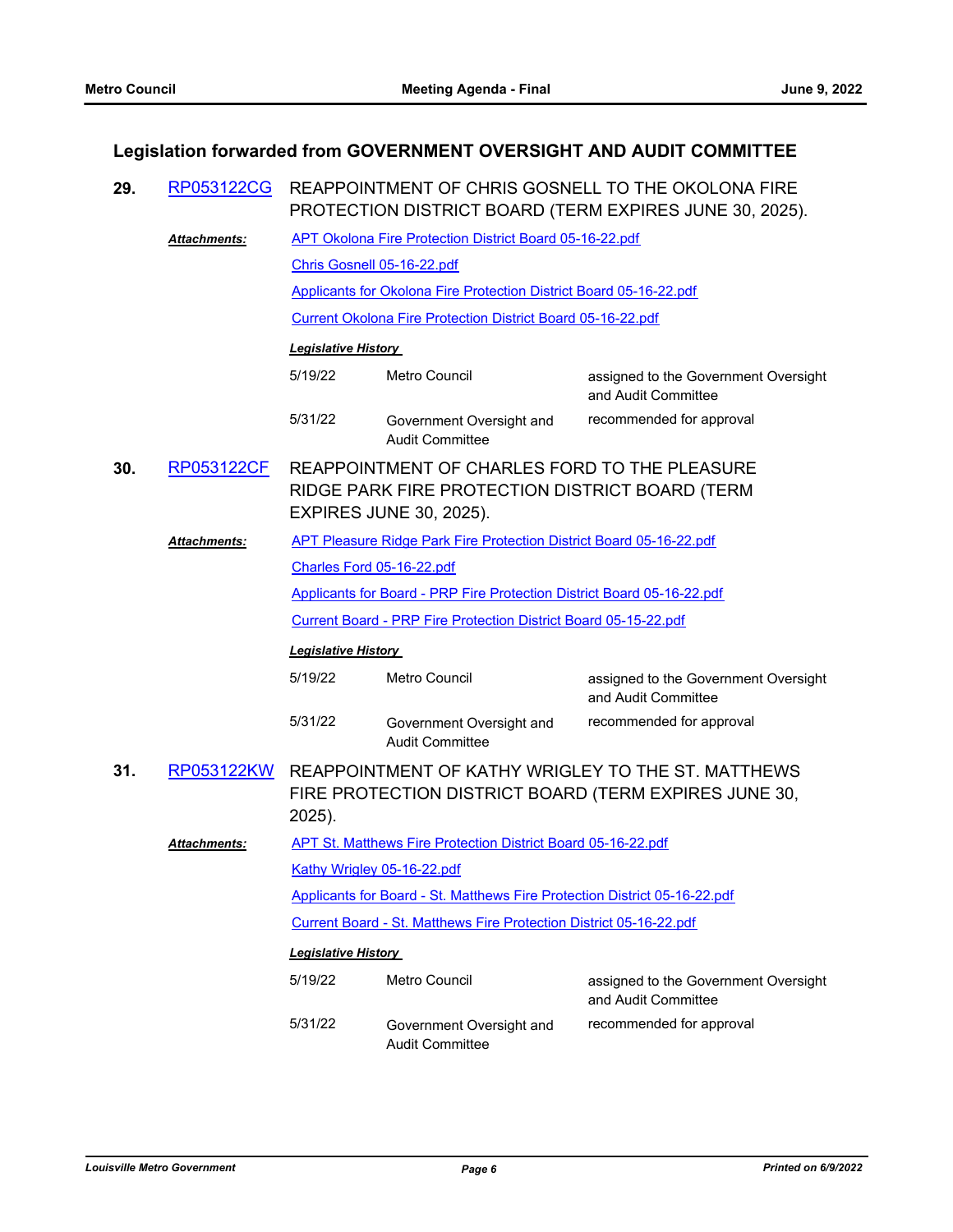| 32. | RP053122TD           | REAPPOINTMENT OF TRACY DELOCH TO THE FERN CREEK<br>FIRE PROTECTION BOARD (TERM EXPIRES JUNE 30,2025).                               |                                                                               |                                                             |  |
|-----|----------------------|-------------------------------------------------------------------------------------------------------------------------------------|-------------------------------------------------------------------------------|-------------------------------------------------------------|--|
|     | Attachments:         | <b>APT Fern Creek Fire Protection District Board 05-16-22.pdf</b>                                                                   |                                                                               |                                                             |  |
|     |                      | Tracy Deloch 05-16-22.pdf                                                                                                           |                                                                               |                                                             |  |
|     |                      |                                                                                                                                     | Applicants for Board - Fern Creek Fire Protection District Board 05-16-22.pdf |                                                             |  |
|     |                      |                                                                                                                                     | Current Board - Fern Creek Fire Protection District Board 05-16-22.pdf        |                                                             |  |
|     |                      | <b>Legislative History</b>                                                                                                          |                                                                               |                                                             |  |
|     |                      | 5/19/22                                                                                                                             | <b>Metro Council</b>                                                          | assigned to the Government Oversight<br>and Audit Committee |  |
|     |                      | 5/31/22                                                                                                                             | Government Oversight and<br><b>Audit Committee</b>                            | recommended for approval                                    |  |
| 33. | RP053122TW           | REAPPOINTMENT OF THOMAS WOBBE TO THE ANCHORAGE<br>MIDDLETOWN FIRE PROTECTION DISTRICT BOARD (TERM<br><b>EXPIRES JUNE 30, 2025).</b> |                                                                               |                                                             |  |
|     | Attachments:         | APT Anchorage Middletown Fire Protection District Board 05-16-22.pdf                                                                |                                                                               |                                                             |  |
|     |                      | Thomas Wobbe 05-16-22.pdf                                                                                                           |                                                                               |                                                             |  |
|     |                      | Applicants for Board - Anchorage and Middletown 05-16-22.pdf                                                                        |                                                                               |                                                             |  |
|     |                      | Current Board - Anchorage and Middletown FPD 05.16.22.pdf                                                                           |                                                                               |                                                             |  |
|     |                      | <b>Legislative History</b>                                                                                                          |                                                                               |                                                             |  |
|     |                      | 5/19/22                                                                                                                             | <b>Metro Council</b>                                                          | assigned to the Government Oversight<br>and Audit Committee |  |
|     |                      | 5/31/22                                                                                                                             | Government Oversight and<br><b>Audit Committee</b>                            | recommended for approval                                    |  |
| 34. | RP053122RW           |                                                                                                                                     | REAPPOINTMENT OF RON WESTON TO THE FAIRDALE FIRE                              | PROTECTION DISTRICT BOARD (TERM EXPIRES JUNE 30, 2025).     |  |
|     | <u> Attachments:</u> |                                                                                                                                     | <b>APT Fairdale Fire Protection District Board 05-16-22.pdf</b>               |                                                             |  |
|     |                      | Ron Weston 05-16-22.pdf                                                                                                             |                                                                               |                                                             |  |
|     |                      | Applicants for Board - Fairdale Fire Protection Board 05-16-22.pdf                                                                  |                                                                               |                                                             |  |
|     |                      |                                                                                                                                     | Current Board - Fairdale Fire Protection Board 05.16.22.pdf                   |                                                             |  |
|     |                      | <b>Legislative History</b>                                                                                                          |                                                                               |                                                             |  |
|     |                      | 5/19/22                                                                                                                             | Metro Council                                                                 | assigned to the Government Oversight<br>and Audit Committee |  |
|     |                      | 5/31/22                                                                                                                             | Government Oversight and<br><b>Audit Committee</b>                            | recommended for approval                                    |  |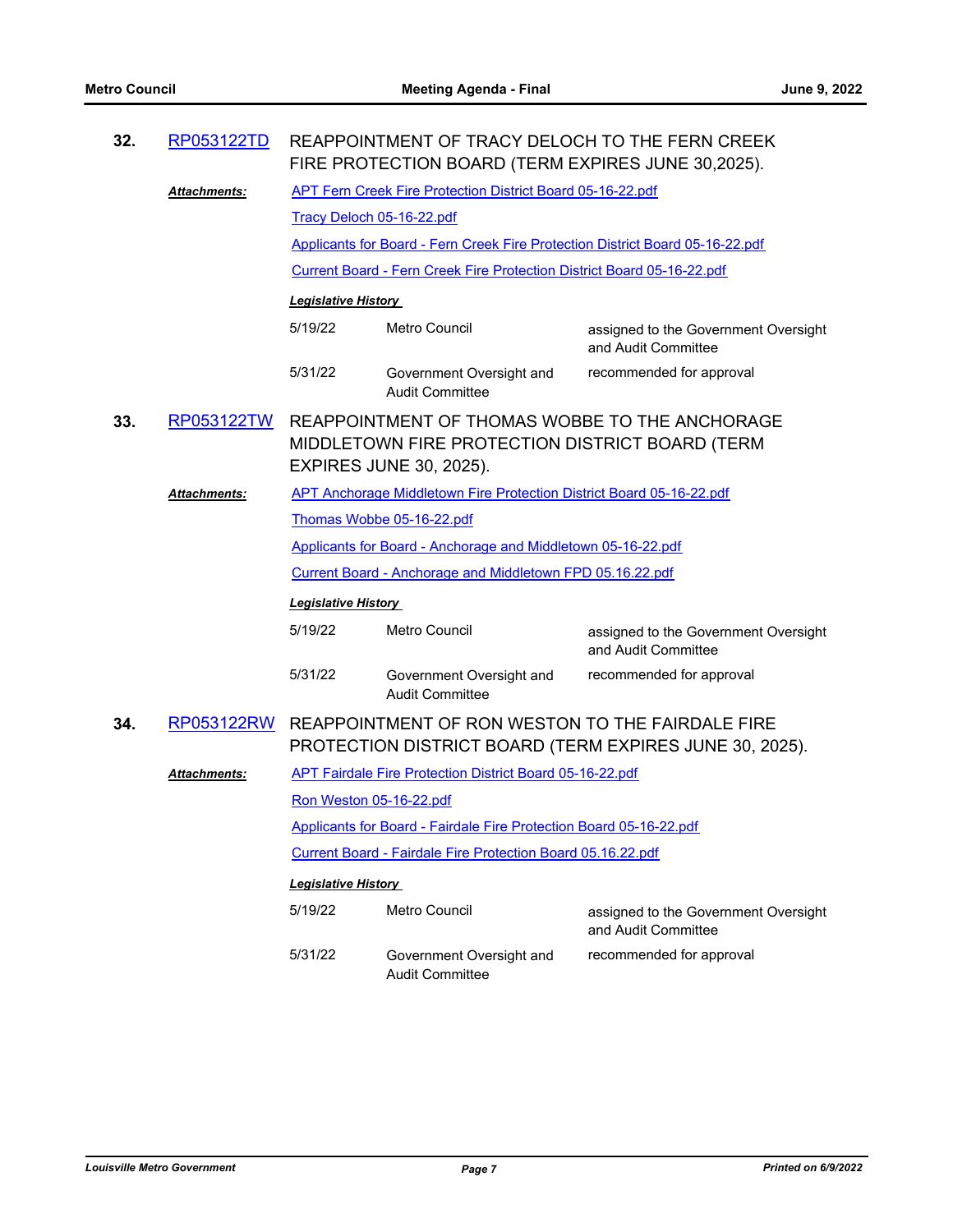| 35. | AP053122AN          | APPOINTMENT OF ALEXANDRA NEUMANN TO THE HUMAN<br>RELATIONS ADVOCACY BOARD (TERM EXPIRES SEPTEMBER<br>30, 2023). |                                                                      |                                                                                                               |  |  |
|-----|---------------------|-----------------------------------------------------------------------------------------------------------------|----------------------------------------------------------------------|---------------------------------------------------------------------------------------------------------------|--|--|
|     | <b>Attachments:</b> | <b>APT Human Relations Advocacy Board 05-16-22.pdf</b>                                                          |                                                                      |                                                                                                               |  |  |
|     |                     | Alexandra Neumann 05-16-22.pdf                                                                                  |                                                                      |                                                                                                               |  |  |
|     |                     | Applicants for Board - Human Relations Advocacy Board 05-16-22.pdf                                              |                                                                      |                                                                                                               |  |  |
|     |                     | Current Board - Human Relations Advocacy Board 05.16.22.pdf                                                     |                                                                      |                                                                                                               |  |  |
|     |                     | <b>Legislative History</b>                                                                                      |                                                                      |                                                                                                               |  |  |
|     |                     | 5/19/22                                                                                                         | Metro Council                                                        | assigned to the Government Oversight<br>and Audit Committee                                                   |  |  |
|     |                     | 5/31/22                                                                                                         | Government Oversight and<br><b>Audit Committee</b>                   | recommended for approval                                                                                      |  |  |
| 36. | AP053122LP          | APPOINTMENT OF LEAH PUGH TO THE HOUSING AUTHORITY<br>BOARD (TERM EXPIRES AUGUST 15, 2023).                      |                                                                      |                                                                                                               |  |  |
|     | <b>Attachments:</b> |                                                                                                                 | APT Housing Authority Board 05-16-22.pdf                             |                                                                                                               |  |  |
|     |                     | Leah Pugh 05-16-22.pdf                                                                                          |                                                                      |                                                                                                               |  |  |
|     |                     |                                                                                                                 | Applicants for Board - Housing Authority Board 05-16-22.pdf          |                                                                                                               |  |  |
|     |                     | Current Board - Housing Authority Board 05.16.22.pdf                                                            |                                                                      |                                                                                                               |  |  |
|     |                     | <b>Legislative History</b>                                                                                      |                                                                      |                                                                                                               |  |  |
|     |                     | 5/19/22                                                                                                         | Metro Council                                                        | assigned to the Government Oversight<br>and Audit Committee                                                   |  |  |
|     |                     | 5/31/22                                                                                                         | Government Oversight and<br><b>Audit Committee</b>                   | recommended for approval                                                                                      |  |  |
| 37. | RP053122CH          |                                                                                                                 |                                                                      | REAPPOINTMENT OF CHERYL HOGAN TO THE HIGHVIEW FIRE<br>PROTECTION DISTRICT BOARD (TERM EXPIRES JUNE 30, 2025). |  |  |
|     | Attachments:        |                                                                                                                 | <b>APT Highview Fire Protection District Board 05-16-22.pdf</b>      |                                                                                                               |  |  |
|     |                     | Cheryl Hogan 05-16-22.pdf                                                                                       |                                                                      |                                                                                                               |  |  |
|     |                     | Applicants for Board - Highview Fire Protection District Board 05-16-22.pdf                                     |                                                                      |                                                                                                               |  |  |
|     |                     |                                                                                                                 | Current Board - Highview Fire Protection District Board 05.16-22.pdf |                                                                                                               |  |  |
|     |                     | <b>Legislative History</b>                                                                                      |                                                                      |                                                                                                               |  |  |
|     |                     | 5/19/22                                                                                                         | Metro Council                                                        | assigned to the Government Oversight<br>and Audit Committee                                                   |  |  |
|     |                     | 5/31/22                                                                                                         | Government Oversight and<br><b>Audit Committee</b>                   | recommended for approval                                                                                      |  |  |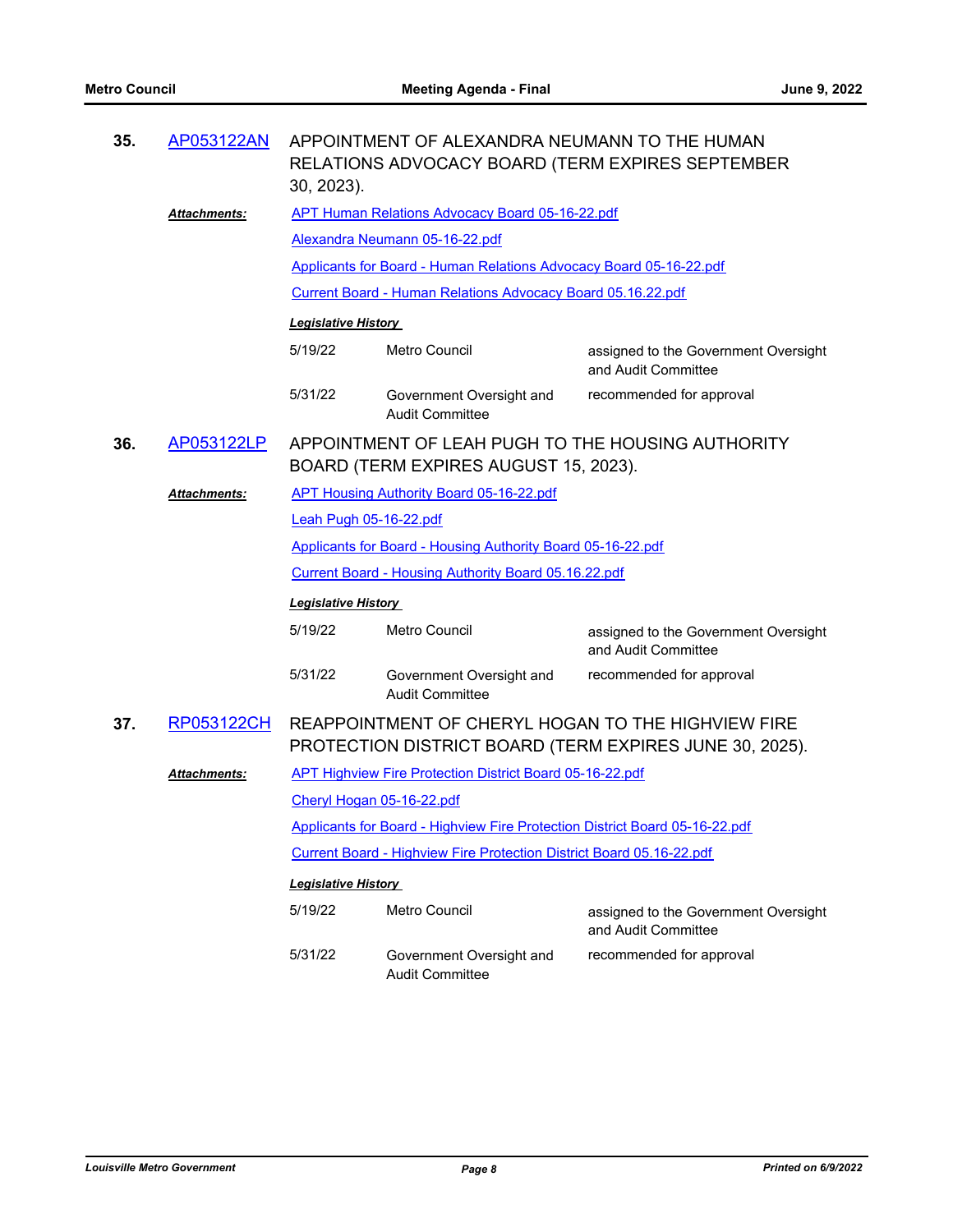### **Legislation forwarded from PARKS AND SUSTAINABILITY COMMITTEE**

A RESOLUTION APPROVING THE GROUND LEASE AND OPTION AGREEMENT FOR PROPERTY AT 148 NORTH CLAY STREET TO BE LEASED TO LOUISVILLE/JEFFERSON COUNTY METRO GOVERNMENT AS A PART OF DAVID ARMSTRONG EXTREME PARK. **38.** [R-066-22](http://louisville.legistar.com/gateway.aspx?m=l&id=/matter.aspx?key=60085) **Sponsors:** Primary Jecorey Arthur (D-4) [R-066-22 V.1 042822 Property Lease for David Armstrong Extreme Park.pdf](http://louisville.legistar.com/gateway.aspx?M=F&ID=c0f7d989-5e43-4df2-a6f1-7c4d49158109.pdf) [R-066-22 ATTACH Exhibit A - Lease.pdf](http://louisville.legistar.com/gateway.aspx?M=F&ID=51457f63-615c-4560-9f16-cb7c8f647897.pdf) *Attachments: Legislative History*  4/28/22 Metro Council assigned to the Parks and Sustainability **Committee** *Action Required By: October 2022* 6/2/22 Parks and Sustainability **Committee** recommended for approval

### **Legislation forwarded from PUBLIC WORKS COMMITTEE**

|                  |                                                                             | COOPER CHAPEL ROAD EXTENSION PROJECT. |                                                                                                                                                                                                                                                                                            |  |  |
|------------------|-----------------------------------------------------------------------------|---------------------------------------|--------------------------------------------------------------------------------------------------------------------------------------------------------------------------------------------------------------------------------------------------------------------------------------------|--|--|
| <u>Sponsors:</u> | Primary Robin Engel (R-22)                                                  |                                       |                                                                                                                                                                                                                                                                                            |  |  |
| Attachments:     | R-072-22 V.1 051922 Parcel No. 30 (Emberton, Joseph and Joyce, et al.) Cond |                                       |                                                                                                                                                                                                                                                                                            |  |  |
|                  | R-072-22 ATTACH Exhibit B - Plat Map.pdf                                    |                                       |                                                                                                                                                                                                                                                                                            |  |  |
|                  |                                                                             |                                       |                                                                                                                                                                                                                                                                                            |  |  |
|                  | 5/19/22                                                                     | Metro Council                         | assigned to the Public Works<br>Committee                                                                                                                                                                                                                                                  |  |  |
|                  |                                                                             |                                       |                                                                                                                                                                                                                                                                                            |  |  |
|                  | 5/31/22                                                                     | <b>Public Works Committee</b>         | recommended for approval                                                                                                                                                                                                                                                                   |  |  |
|                  | R-072-22                                                                    |                                       | A RESOLUTION AUTHORIZING THE OFFICE OF THE JEFFERSON<br>COUNTY ATTORNEY TO BRING A CONDEMNATION ACTION<br>AGAINST THE OWNERS OF CERTAIN PROPERTY, PARCEL NO.<br>THIRTY (30), IN JEFFERSON COUNTY IN CONNECTION WITH THE<br><b>Legislative History</b><br>Action Required By: November 2022 |  |  |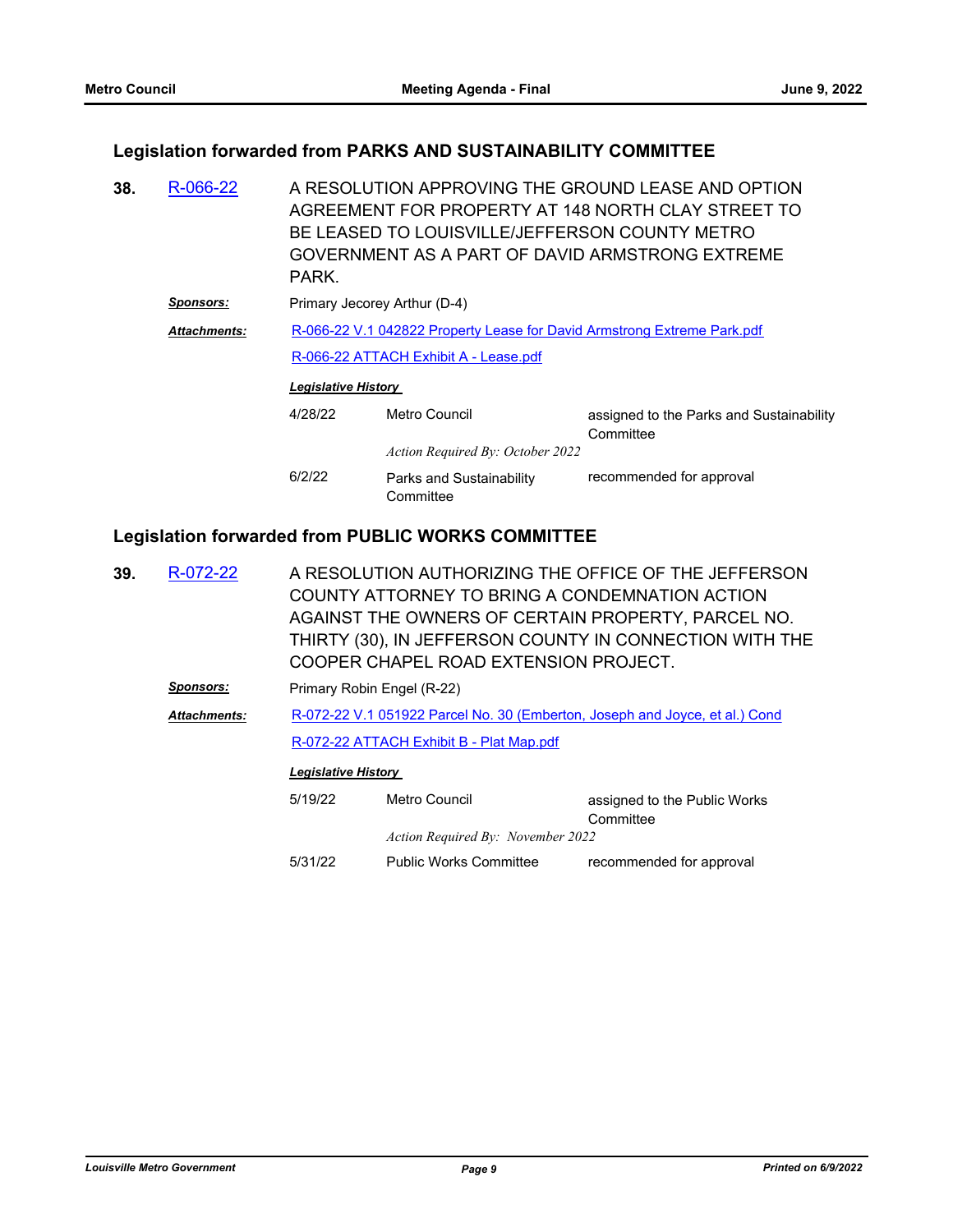## **Old Business**

| 40. | $O-162-22$           | AN ORDINANCE APPROVING A FOURTH ROUND OF THE AMERICAN<br>RESCUE PLAN (ARP) LOCAL FISCAL RECOVERY FUNDING TO<br>VARIOUS LOUISVILLE METRO GOVERNMENT DEPARTMENTS TO<br>ADDRESS THE CONTINUED IMPACT OF COVID-19 ON THE<br>ECONOMY, PUBLIC HEALTH, STATE AND LOCAL GOVERNMENTS,<br>INDIVIDUALS, AND BUSINESS (AMENDMENT BY SUBSTITUTION). |                                                                                                                                                                                                                                                                                                                                                                                                            |                                                                                                                                                                          |  |  |
|-----|----------------------|----------------------------------------------------------------------------------------------------------------------------------------------------------------------------------------------------------------------------------------------------------------------------------------------------------------------------------------|------------------------------------------------------------------------------------------------------------------------------------------------------------------------------------------------------------------------------------------------------------------------------------------------------------------------------------------------------------------------------------------------------------|--------------------------------------------------------------------------------------------------------------------------------------------------------------------------|--|--|
|     | <u>Sponsors:</u>     |                                                                                                                                                                                                                                                                                                                                        | Robin Engel (R-22) and Additional Jecorey Arthur (D-4)                                                                                                                                                                                                                                                                                                                                                     | Primary David James (D-6), Primary Bill Hollander (D-9), Primary Kevin Kramer (R-11),<br>Primary Markus Winkler (D-17), Primary Cassie Chambers Armstrong (D-8), Primary |  |  |
|     | <b>Attachments:</b>  |                                                                                                                                                                                                                                                                                                                                        | <b>PROPOSED 6-9-22 Revised Schedule A - ARP Round Four-mw.pdf</b>                                                                                                                                                                                                                                                                                                                                          |                                                                                                                                                                          |  |  |
|     |                      |                                                                                                                                                                                                                                                                                                                                        |                                                                                                                                                                                                                                                                                                                                                                                                            | O-162-22 V.2 CABS 060222 Fourth Round of ARP Funding to Various Metro De                                                                                                 |  |  |
|     |                      |                                                                                                                                                                                                                                                                                                                                        | O-162-22 Amended Schedule A - American Rescue Plan Round 4.pdf                                                                                                                                                                                                                                                                                                                                             |                                                                                                                                                                          |  |  |
|     |                      |                                                                                                                                                                                                                                                                                                                                        | <b>PROPOSED Revised Schedule A - ARP Round Four 06-02-22.pdf</b>                                                                                                                                                                                                                                                                                                                                           |                                                                                                                                                                          |  |  |
|     |                      |                                                                                                                                                                                                                                                                                                                                        |                                                                                                                                                                                                                                                                                                                                                                                                            | O-162-22 V.1 042822 Fourth Round of ARP Funding to Various Metro Departme                                                                                                |  |  |
|     |                      |                                                                                                                                                                                                                                                                                                                                        | O-162-22 ATTACH Schedule A - American Rescue Plan Round 4.pdf                                                                                                                                                                                                                                                                                                                                              |                                                                                                                                                                          |  |  |
|     |                      | <b>ARP Round 4.pdf</b>                                                                                                                                                                                                                                                                                                                 |                                                                                                                                                                                                                                                                                                                                                                                                            |                                                                                                                                                                          |  |  |
|     |                      | <b>Legislative History</b>                                                                                                                                                                                                                                                                                                             |                                                                                                                                                                                                                                                                                                                                                                                                            |                                                                                                                                                                          |  |  |
|     |                      | 4/28/22                                                                                                                                                                                                                                                                                                                                | <b>Metro Council</b><br>Action Required By: October 2022                                                                                                                                                                                                                                                                                                                                                   | assigned to the Budget Committee                                                                                                                                         |  |  |
|     |                      | 6/2/22                                                                                                                                                                                                                                                                                                                                 | <b>Budget Committee</b>                                                                                                                                                                                                                                                                                                                                                                                    | free form                                                                                                                                                                |  |  |
|     |                      | 6/2/22                                                                                                                                                                                                                                                                                                                                 | <b>Budget Committee</b>                                                                                                                                                                                                                                                                                                                                                                                    | amended                                                                                                                                                                  |  |  |
|     |                      | 6/2/22                                                                                                                                                                                                                                                                                                                                 | <b>Budget Committee</b>                                                                                                                                                                                                                                                                                                                                                                                    | amended                                                                                                                                                                  |  |  |
|     |                      | 6/2/22                                                                                                                                                                                                                                                                                                                                 | <b>Budget Committee</b>                                                                                                                                                                                                                                                                                                                                                                                    | recommended for approval                                                                                                                                                 |  |  |
| 41. | $O-166-22$           |                                                                                                                                                                                                                                                                                                                                        | AN ORDINANCE AMENDING CHAPTER 42 OF THE LOUISVILLE/<br>JEFFERSON COUNTY METRO CODE OF ORDINANCES ("LMCO") TO<br>PERMIT A MANAGER TO MANAGE 9 HOLE COURSES, ITO SET A<br>MAXIMUM NUMBER OF GOLF COURSES PERMITTED WHICH MAY<br>BE MANAGED BY NONPROFIT ENTITIES, JAND TO REQUIRE A<br>REQUEST FOR PROPOSAL FOR ANY GOLF COURSE MANAGED BY<br>THE METRO GOVERNMENT FOR LONGER THAN ONE YEAR (AS<br>AMENDED). |                                                                                                                                                                          |  |  |
|     | <b>Sponsors:</b>     |                                                                                                                                                                                                                                                                                                                                        | Primary Cindi Fowler (D-14)                                                                                                                                                                                                                                                                                                                                                                                |                                                                                                                                                                          |  |  |
|     | <u> Attachments:</u> | O-166-22 V.2 CAM 060722 Golf Course Nonprofit Limit and Manage Change.pd                                                                                                                                                                                                                                                               |                                                                                                                                                                                                                                                                                                                                                                                                            |                                                                                                                                                                          |  |  |
|     |                      | O-166-22 V.1 051922 Golf Course Nonprofit Limit and Manage Change.pdf                                                                                                                                                                                                                                                                  |                                                                                                                                                                                                                                                                                                                                                                                                            |                                                                                                                                                                          |  |  |
|     |                      | <b>Legislative History</b>                                                                                                                                                                                                                                                                                                             |                                                                                                                                                                                                                                                                                                                                                                                                            |                                                                                                                                                                          |  |  |
|     |                      | 5/19/22                                                                                                                                                                                                                                                                                                                                | Metro Council                                                                                                                                                                                                                                                                                                                                                                                              | assigned to the Parks and Sustainability<br>Committee                                                                                                                    |  |  |
|     |                      |                                                                                                                                                                                                                                                                                                                                        | Action Required By: November 2022                                                                                                                                                                                                                                                                                                                                                                          |                                                                                                                                                                          |  |  |
|     |                      | 6/2/22                                                                                                                                                                                                                                                                                                                                 | Parks and Sustainability<br>Committee                                                                                                                                                                                                                                                                                                                                                                      | tabled                                                                                                                                                                   |  |  |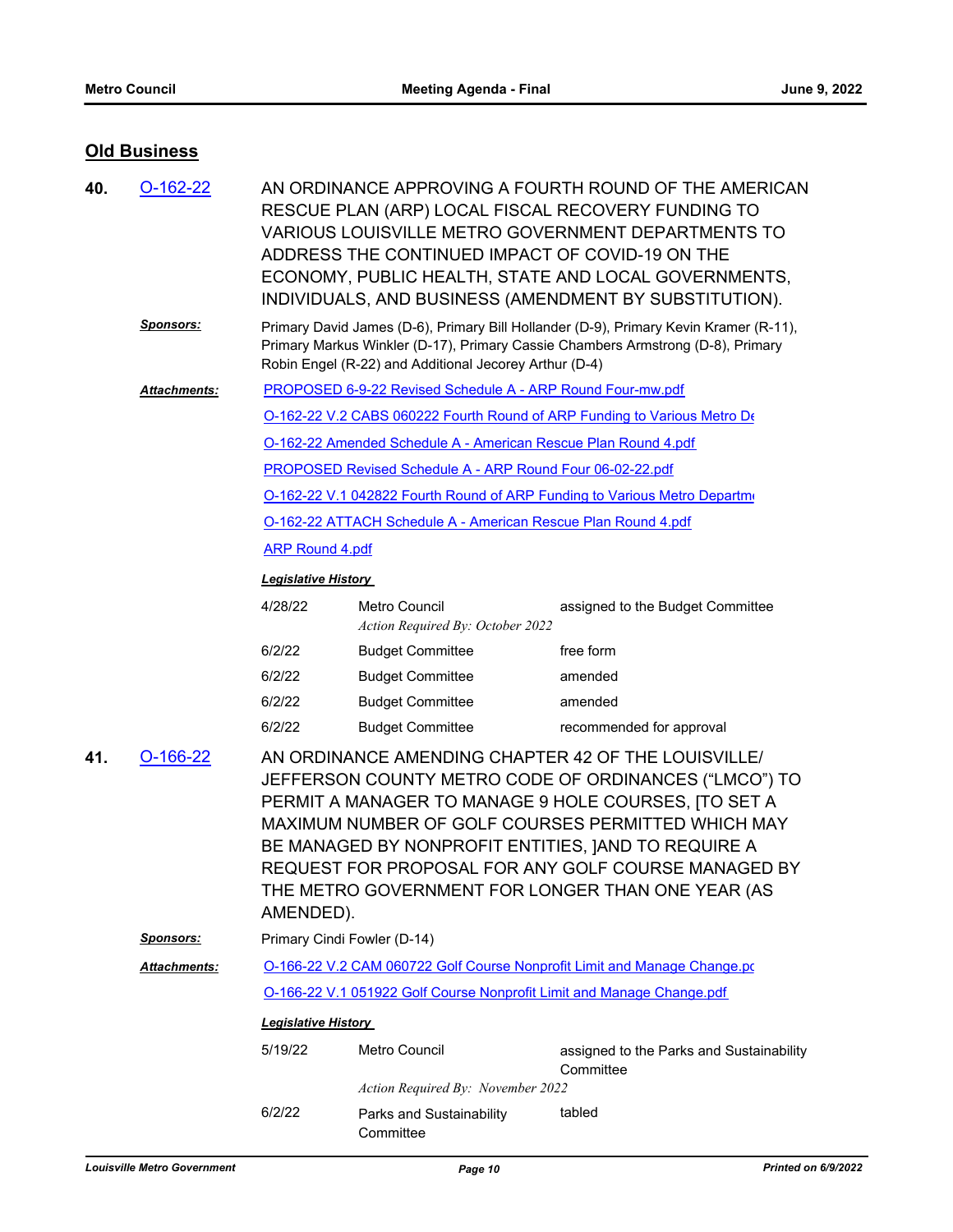|     | <b>Metro Council</b>           |                            | <b>Meeting Agenda - Final</b>                                                    | June 9, 2022                                                                                                                                                      |
|-----|--------------------------------|----------------------------|----------------------------------------------------------------------------------|-------------------------------------------------------------------------------------------------------------------------------------------------------------------|
|     |                                | 6/7/22                     | Parks and Sustainability<br>Committee                                            | untabled                                                                                                                                                          |
|     |                                | 6/7/22                     | Parks and Sustainability<br>Committee                                            | amended                                                                                                                                                           |
|     |                                | 6/7/22                     | Parks and Sustainability<br>Committee                                            | called the question                                                                                                                                               |
|     |                                | 6/7/22                     | Parks and Sustainability<br>Committee                                            | called the question                                                                                                                                               |
|     |                                | 6/7/22                     | Parks and Sustainability<br>Committee                                            | recommended for approval                                                                                                                                          |
| 42. | $O-119-22$<br><u>Sponsors:</u> |                            | BEING IN LOUISVILLE METRO (CASE NO. 21ZONE0134).<br>Primary Madonna Flood (D-24) | AN ORDINANCE RELATING TO THE ZONING OF PROPERTIES<br>LOCATED AT 2328 AND 2400 LOWER HUNTERS TRACE AND 2403<br>CADY COURT CONTAINING APPROXIMATELY 11.27 ACRES AND |
|     |                                |                            |                                                                                  |                                                                                                                                                                   |
|     | <b>Attachments:</b>            |                            |                                                                                  | O-119-22 V.1 041422 Zoning at 2328 & 2400 Lower Hunters Trace & 2403 Cac                                                                                          |
|     |                                |                            |                                                                                  | O-119-22 PROPOSED CABS 053122 Zoning at 2328 & 2400 Lower Hunters T                                                                                               |
|     |                                | 21-ZONE-0134.pdf           |                                                                                  |                                                                                                                                                                   |
|     |                                |                            | 21-ZONE-0134 Applicant Presentation.pdf                                          |                                                                                                                                                                   |
|     |                                |                            | 21-ZONE-0134 Citizen Comments.pdf                                                |                                                                                                                                                                   |
|     |                                |                            | 21-ZONE-0134 Justification Statement.pdf                                         |                                                                                                                                                                   |
|     |                                |                            | 21-ZONE-0134 Left Turn Lane Warrants.pdf                                         |                                                                                                                                                                   |
|     |                                |                            | 21-ZONE-0134 Legal Description.pdf                                               |                                                                                                                                                                   |
|     |                                |                            | 21-ZONE-0134 Other Minutes.pdf                                                   |                                                                                                                                                                   |
|     |                                |                            | 21-ZONE-0134 Plan 030422.pdf                                                     |                                                                                                                                                                   |
|     |                                |                            | 21-ZONE-0134 Staff Reports.pdf                                                   |                                                                                                                                                                   |
|     |                                |                            | 21-ZONE-0134 PC Minutes 03.21.22.pdf                                             |                                                                                                                                                                   |
|     |                                | <b>Legislative History</b> |                                                                                  |                                                                                                                                                                   |
|     |                                | 4/14/22                    | Metro Council                                                                    | assigned to the Planning and Zoning<br>Committee                                                                                                                  |
|     |                                |                            | Action Required By: June 19, 2022                                                |                                                                                                                                                                   |
|     |                                | 4/19/22                    | Planning and Zoning<br>Committee                                                 | held                                                                                                                                                              |
|     |                                | 5/10/22                    | Planning and Zoning<br>Committee                                                 | tabled                                                                                                                                                            |
|     |                                | 5/31/22                    | Planning and Zoning<br>Committee                                                 | Amend - Failed                                                                                                                                                    |
|     |                                | 5/31/22                    | Planning and Zoning<br>Committee                                                 | recommended for approval                                                                                                                                          |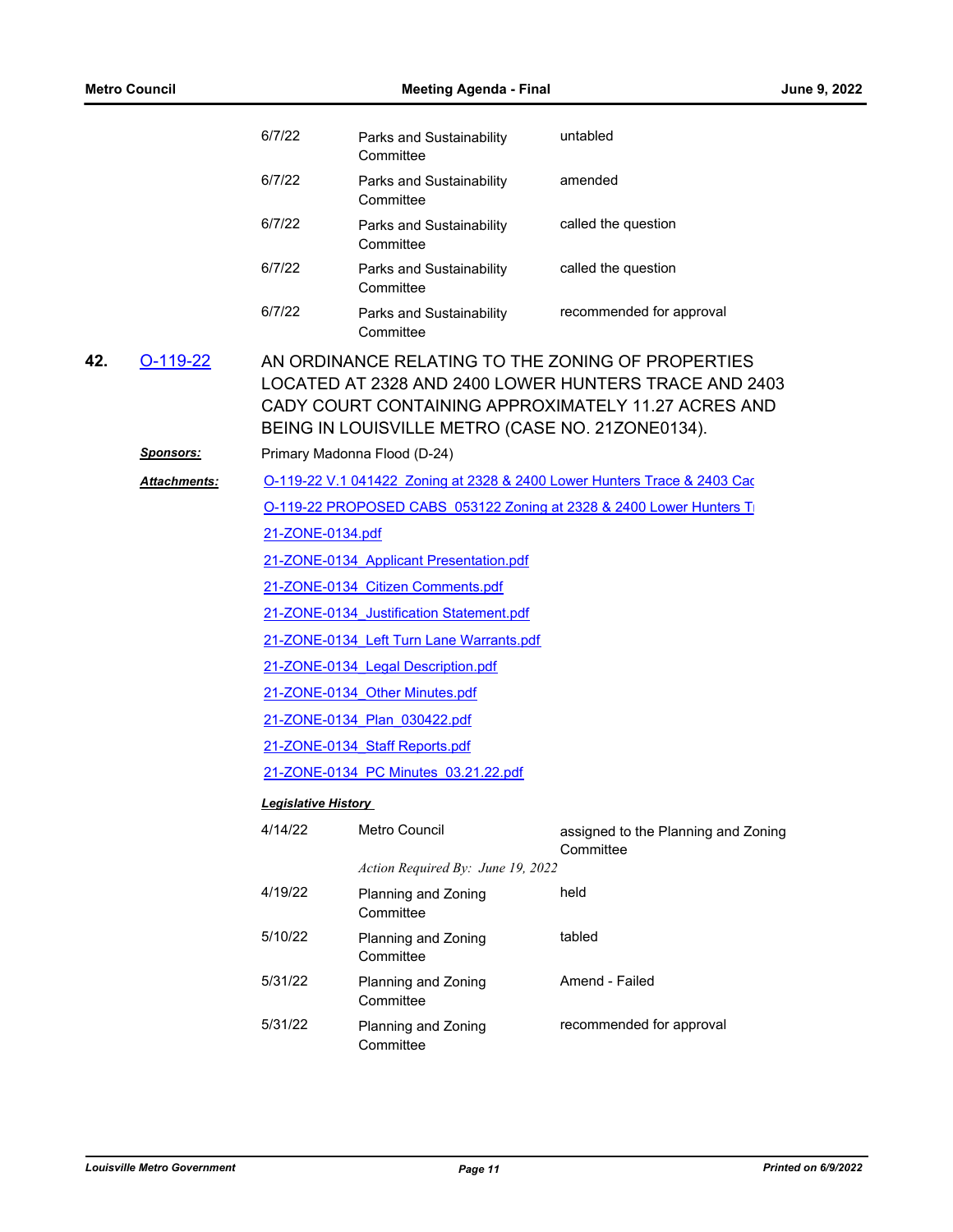| 43.                                                                                                                                                                                                                   | R-073-22            | A RESOLUTION REQUESTING THE PLANNING COMMISSION REVIEW<br>THE FLOYDS FORK SPECIAL DISTRICT IN CHAPTER 3, PART 1 OF<br>THE LAND DEVELOPMENT CODE ("LDC"). |                                                                       |                                                                      |  |  |
|-----------------------------------------------------------------------------------------------------------------------------------------------------------------------------------------------------------------------|---------------------|----------------------------------------------------------------------------------------------------------------------------------------------------------|-----------------------------------------------------------------------|----------------------------------------------------------------------|--|--|
|                                                                                                                                                                                                                       | <u>Sponsors:</u>    | Primary Cassie Chambers Armstrong (D-8), Primary Markus Winkler (D-17), Primary<br>Anthony Piagentini (R-19) and Primary David James (D-6)               |                                                                       |                                                                      |  |  |
|                                                                                                                                                                                                                       | Attachments:        |                                                                                                                                                          | R-073-22 PROPOSED FAM 060922 Initiating Review of Floyds Fork DRO.pdf |                                                                      |  |  |
|                                                                                                                                                                                                                       |                     |                                                                                                                                                          | R-073-22 V.1 051922 Initiating Review of Floyds Fork DRO.pdf          |                                                                      |  |  |
|                                                                                                                                                                                                                       |                     | <b>Legislative History</b>                                                                                                                               |                                                                       |                                                                      |  |  |
|                                                                                                                                                                                                                       |                     | 5/19/22                                                                                                                                                  | Metro Council                                                         | assigned to the Planning and Zoning<br>Committee                     |  |  |
|                                                                                                                                                                                                                       |                     |                                                                                                                                                          | Action Required By: November 2022                                     |                                                                      |  |  |
|                                                                                                                                                                                                                       |                     | 5/31/22                                                                                                                                                  | Planning and Zoning<br>Committee                                      | recommended for approval                                             |  |  |
| AN ORDINANCE RELATING TO THE ZONING AND FORM DISTRICT OF<br>$O-174-22$<br>44.<br>PROPERTY LOCATED AT 6451 LADD AVENUE CONTAINING<br>APPROXIMATELY 0.262 ACRES AND BEING IN LOUISVILLE METRO<br>(CASE NO. 21ZONE0078). |                     |                                                                                                                                                          |                                                                       |                                                                      |  |  |
|                                                                                                                                                                                                                       | <b>Sponsors:</b>    |                                                                                                                                                          | Primary Madonna Flood (D-24)                                          |                                                                      |  |  |
|                                                                                                                                                                                                                       | <b>Attachments:</b> |                                                                                                                                                          |                                                                       | O-174-22 V.1 051922 Zoning and Form District at 6451 Ladd Avenue.pdf |  |  |
|                                                                                                                                                                                                                       |                     | 21-zone-0078.pdf                                                                                                                                         |                                                                       |                                                                      |  |  |
|                                                                                                                                                                                                                       |                     |                                                                                                                                                          | 21-ZONE-0078 PC Minutes.pdf                                           |                                                                      |  |  |
|                                                                                                                                                                                                                       |                     | 21-ZONE-0078 LDT Minutes.pdf                                                                                                                             |                                                                       |                                                                      |  |  |
|                                                                                                                                                                                                                       |                     | 21-ZONE-0078 Staff Report.pdf                                                                                                                            |                                                                       |                                                                      |  |  |
|                                                                                                                                                                                                                       |                     | 21-ZONE-0078 Applicant Booklet.pdf                                                                                                                       |                                                                       |                                                                      |  |  |
|                                                                                                                                                                                                                       |                     | 21-ZONE-0078 Justification Statement.pdf                                                                                                                 |                                                                       |                                                                      |  |  |
|                                                                                                                                                                                                                       |                     | 21-ZONE-0078 Legal Description.pdf                                                                                                                       |                                                                       |                                                                      |  |  |
|                                                                                                                                                                                                                       |                     | 21-ZONE-0078 Plan.pdf                                                                                                                                    |                                                                       |                                                                      |  |  |
|                                                                                                                                                                                                                       |                     | <b>Legislative History</b>                                                                                                                               |                                                                       |                                                                      |  |  |
|                                                                                                                                                                                                                       |                     | 5/19/22                                                                                                                                                  | Metro Council                                                         | assigned to the Planning and Zoning<br>Committee                     |  |  |
|                                                                                                                                                                                                                       |                     |                                                                                                                                                          | Action Required By: July 20, 2022                                     |                                                                      |  |  |
|                                                                                                                                                                                                                       |                     | 5/31/22                                                                                                                                                  | Planning and Zoning<br>Committee                                      | recommended for approval                                             |  |  |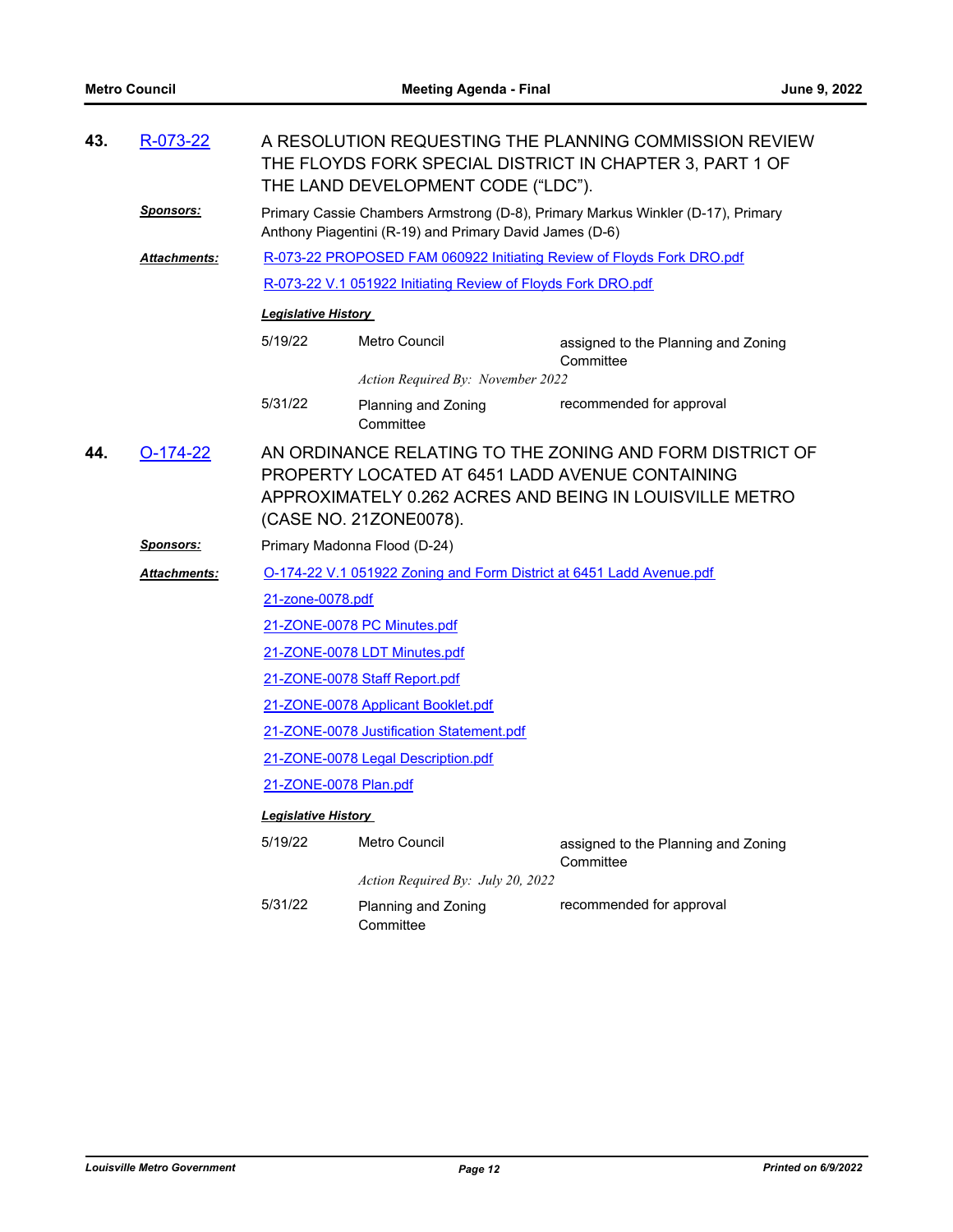| 45. | R-070-22            |                            | TO MICHTER'S DISTILLERY LLC AND ANY SUBSEQUENT<br>KRS CHAPTER 154, SUBCHAPTER 32. | A RESOLUTION APPROVING THE GRANTING OF LOCAL INCENTIVES<br>ASSIGNEES OR APPROVED AFFILIATES THEREOF PURSUANT TO |
|-----|---------------------|----------------------------|-----------------------------------------------------------------------------------|-----------------------------------------------------------------------------------------------------------------|
|     | <b>Sponsors:</b>    | Primary David James (D-6)  |                                                                                   |                                                                                                                 |
|     | <b>Attachments:</b> |                            | R-070-22 V.1 051922 Econ. Incentives for Michter's Distillery.pdf                 |                                                                                                                 |
|     |                     |                            | Michter's Distillery LLC - Preliminary Board Report- May 25, 2017.pdf             |                                                                                                                 |
|     |                     |                            | Michter's Distillery, LLC - Louisville Metro Support Letter.pdf                   |                                                                                                                 |
|     |                     | <b>Legislative History</b> |                                                                                   |                                                                                                                 |
|     |                     | 5/19/22                    | Metro Council                                                                     | assigned to the Labor and Economic<br>Development Committee                                                     |
|     |                     |                            | Action Required By: November 2022                                                 |                                                                                                                 |
|     |                     | 5/31/22                    | Labor and Economic<br>Development Committee                                       | recommended for approval                                                                                        |
|     |                     |                            |                                                                                   |                                                                                                                 |

### **New Business**

## **Legislation assigned to APPROPRIATIONS COMMITTEE**

| 46. | O-181-22            | AN ORDINANCE APPROPRIATING \$8,800 FROM DISTRICT 21<br>NEIGHBORHOOD DEVELOPMENT FUNDS, THROUGH PUBLIC<br>WORKS, TO INTEGRATED SERVICES, INC. FOR LANDSCAPE<br>MAINTENANCE AT THE SOUTH THIRD STREET AND SOUTHERN<br>PARKWAY INTERCHANGE RAMP.                                                                                                                                                                                                          |
|-----|---------------------|--------------------------------------------------------------------------------------------------------------------------------------------------------------------------------------------------------------------------------------------------------------------------------------------------------------------------------------------------------------------------------------------------------------------------------------------------------|
|     | <u>Sponsors:</u>    | Primary Nicole George (D-21)                                                                                                                                                                                                                                                                                                                                                                                                                           |
|     | <b>Attachments:</b> | O-181-22 V.1 060922 D-21 NDF for Landscaping at 3rd and Southern Pkwy Inter-                                                                                                                                                                                                                                                                                                                                                                           |
|     |                     | <b>O-181-22 Supporting Documentation PW.pdf</b>                                                                                                                                                                                                                                                                                                                                                                                                        |
| 47. | $O-184-22$          | AN ORDINANCE APPROPRIATING \$5,000 FROM NEIGHBORHOOD<br>DEVELOPMENT FUNDS IN THE FOLLOWING MANNER: \$5,000<br>FROM DISTRICT 21; TO DEVELOP LOUISVILLE FOR THE<br>SOUTHWEST DREAM TEAM TO PRINT SOUTH POINTS SCENIC<br>AREA MAP CARDS, SOUTH POINTS SCENIC AREA SIGNAGE,<br>ADMINISTRATIVE FEES FOR THE FACILITATION OF THE<br>TAYLOR/NEW CUT NETWORK, AND THE HIRING OF A<br>CONSULTANT FOR CORRIDOR BRANDING OF THE TAYLOR/NEW<br><b>CUT NETWORK.</b> |
|     | <u>Sponsors:</u>    | Primary Nicole George (D-21)                                                                                                                                                                                                                                                                                                                                                                                                                           |
|     | <b>Attachments:</b> | O-184-22 V.1 060922 NDF to Southwest Dream Team.pdf                                                                                                                                                                                                                                                                                                                                                                                                    |
|     |                     | <b>O-184-22 Supporting Documentation DL.pdf</b>                                                                                                                                                                                                                                                                                                                                                                                                        |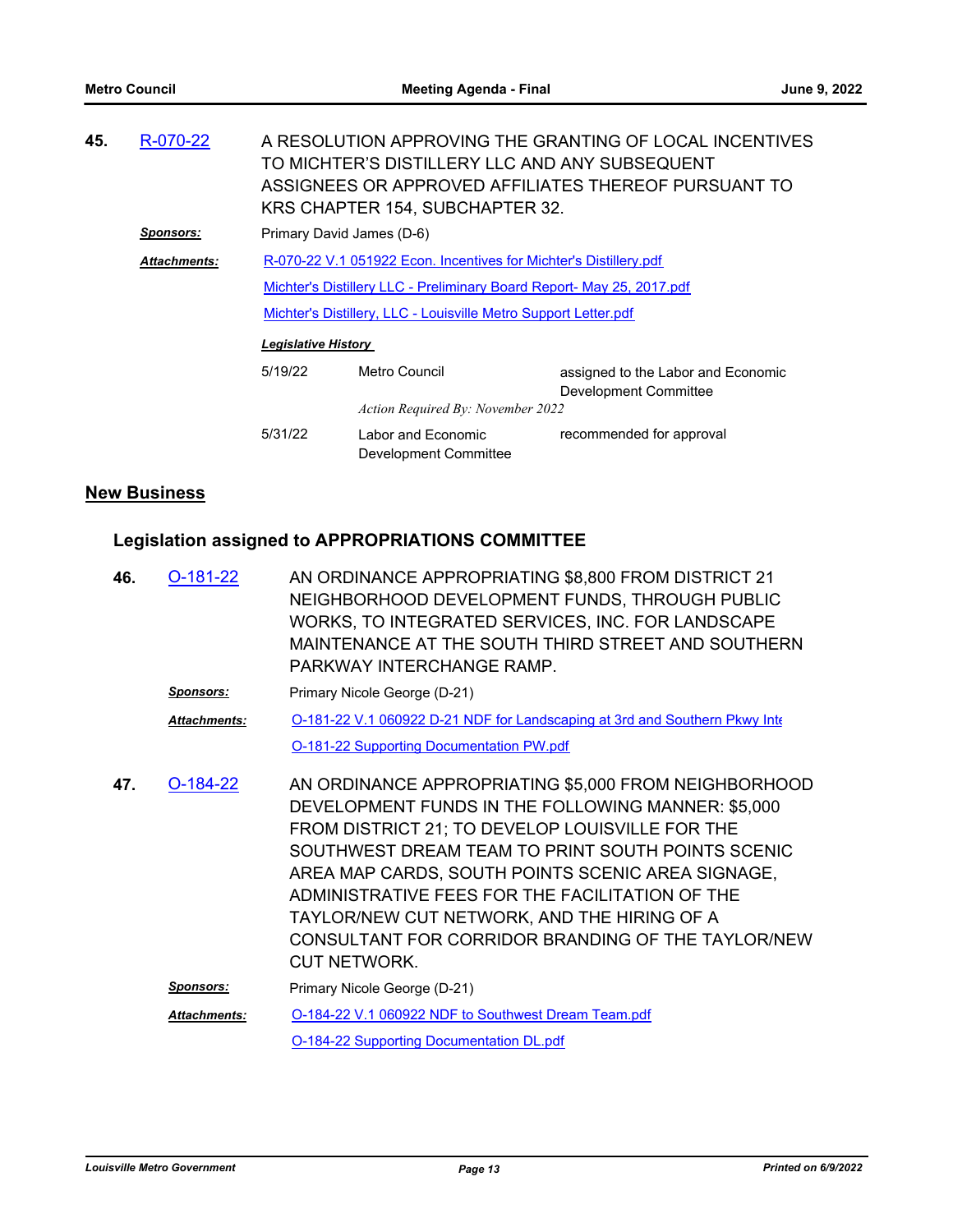| 48. | $O-191-22$          | AN ORDINANCE APPROPRIATING \$10,000.00 FROM DISTRICT 2<br>NEIGHBORHOOD DEVELOPMENT FUNDS, THROUGH THE<br>OFFICE OF MANAGEMENT AND BUDGET, TO BOYS AND GIRLS<br>CLUB, INC. FOR READING, ART, COOKING, GARDENING, TORCH,<br>AND YOUTH OF THE MONTH CLUB PROGRAMS AT THE<br>NEWBURG CLUB. |
|-----|---------------------|----------------------------------------------------------------------------------------------------------------------------------------------------------------------------------------------------------------------------------------------------------------------------------------|
|     | <b>Sponsors:</b>    | Primary Barbara Shanklin (D-2)                                                                                                                                                                                                                                                         |
|     | <b>Attachments:</b> | O-191-22 V.1 060922 D-2 NDF for Newburg Boys and Girls Club.pdf                                                                                                                                                                                                                        |
|     |                     | <b>O-191-22 Supporting Documentation BGC.pdf</b>                                                                                                                                                                                                                                       |
| 49. | $O-193-22$          | AN ORDINANCE APPROPRIATING \$8,000 FROM NEIGHBORHOOD<br>DEVELOPMENT FUNDS IN THE FOLLOWING MANNER: \$6,000<br>FROM DISTRICT 21 AND \$2,000 FROM DISTRICT 15; TO DEVELOP<br>LOUISVILLE FOR THE CENTER FOR NEIGHBORHOODS' PAINT<br>PROJECT ON TAYLOR BOULEVARD.                          |
|     | <b>Sponsors:</b>    | Primary Nicole George (D-21) and Primary Kevin Triplett (D-15)                                                                                                                                                                                                                         |
|     | <b>Attachments:</b> | O-193-22 V.1 060222 NDF for Center for Neighborhoods' PAINT Project.pdf                                                                                                                                                                                                                |
|     |                     | O-193-22 Supporting Documentation DL.pdf                                                                                                                                                                                                                                               |

## **Legislation assigned to BUDGET COMMITTEE**

| 50. | $O-198-22$          | AN ORDINANCE RELATING TO THE FISCAL YEAR 2022-2023<br>OPERATING BUDGET FOR THE LOUISVILLE/JEFFERSON<br><b>COUNTY METRO GOVERNMENT INCLUDING APPROPRIATIONS</b><br>AND AUTHORIZATIONS FOR OPERATION, MAINTENANCE, |
|-----|---------------------|------------------------------------------------------------------------------------------------------------------------------------------------------------------------------------------------------------------|
|     |                     | SUPPORT, AND FUNCTIONING OF THE GOVERNMENT AND ITS<br>VARIOUS OFFICERS, DEPARTMENTS, COMMISSIONS,<br>INSTITUTIONS, AGENCIES, AND OTHER METRO-SUPPORTED<br>ACTIVITIESBODY                                         |
|     | Sponsors:           | Primary Bill Hollander (D-9) and Primary Kevin Kramer (R-11)                                                                                                                                                     |
|     | <b>Attachments:</b> | O-198-22 V.1 060922 FY22-23 Operations Budget.pdf                                                                                                                                                                |
|     |                     | O-198-22 ATTACH Exhibit A - Fiscal Year 2022-2023 Operating Budget.pdf                                                                                                                                           |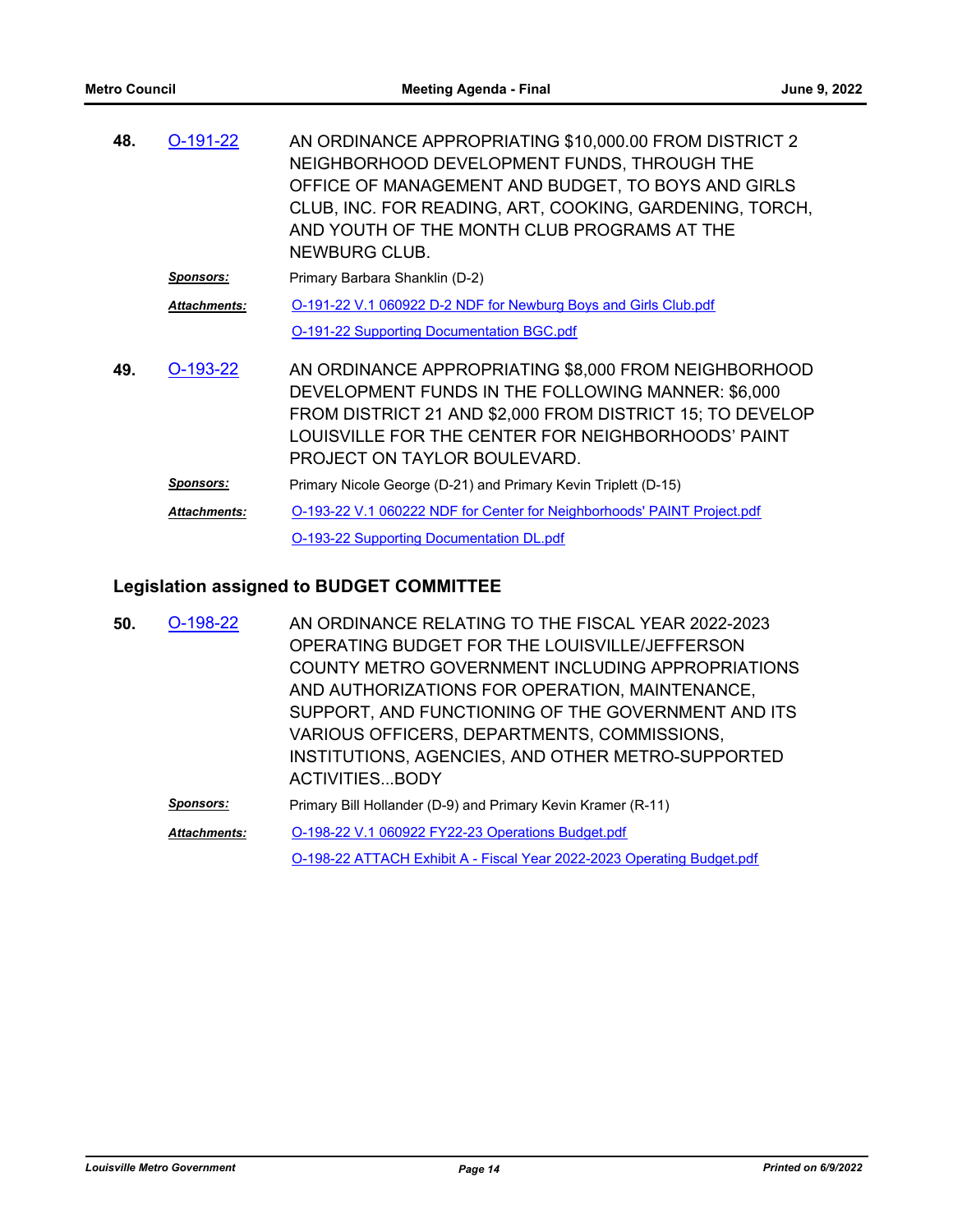| 51. | $O-199-22$          | AN ORDINANCE RELATING TO THE FISCAL YEAR 2022-2023                           |
|-----|---------------------|------------------------------------------------------------------------------|
|     |                     | CAPITAL BUDGET FOR THE LOUISVILLE/JEFFERSON COUNTY                           |
|     |                     | METRO GOVERNMENT INCLUDING APPROPRIATIONS AND                                |
|     |                     | AUTHORIZATIONS OF FUNDS FOR GENERAL CONSTRUCTION,                            |
|     |                     | MAINTENANCE, REPAIR AND IMPROVEMENT OF THE FACILITIES                        |
|     |                     | AND ASSETS OF THE GOVERNMENT OF                                              |
|     |                     | LOUISVILLE/JEFFERSON COUNTY AND OTHER LOUISVILLE                             |
|     |                     | METRO-SUPPORTED ACTIVITIES.                                                  |
|     | Sponsors:           | Primary Bill Hollander (D-9) and Primary Kevin Kramer (R-11)                 |
|     | <b>Attachments:</b> | O-199-22 V.1 060922 FY22-23 Capital Budget.pdf                               |
|     |                     | O-199-22 ATTACH Exhibit A - Fiscal Year 2022-2023 Capital Budget - Exhibit A |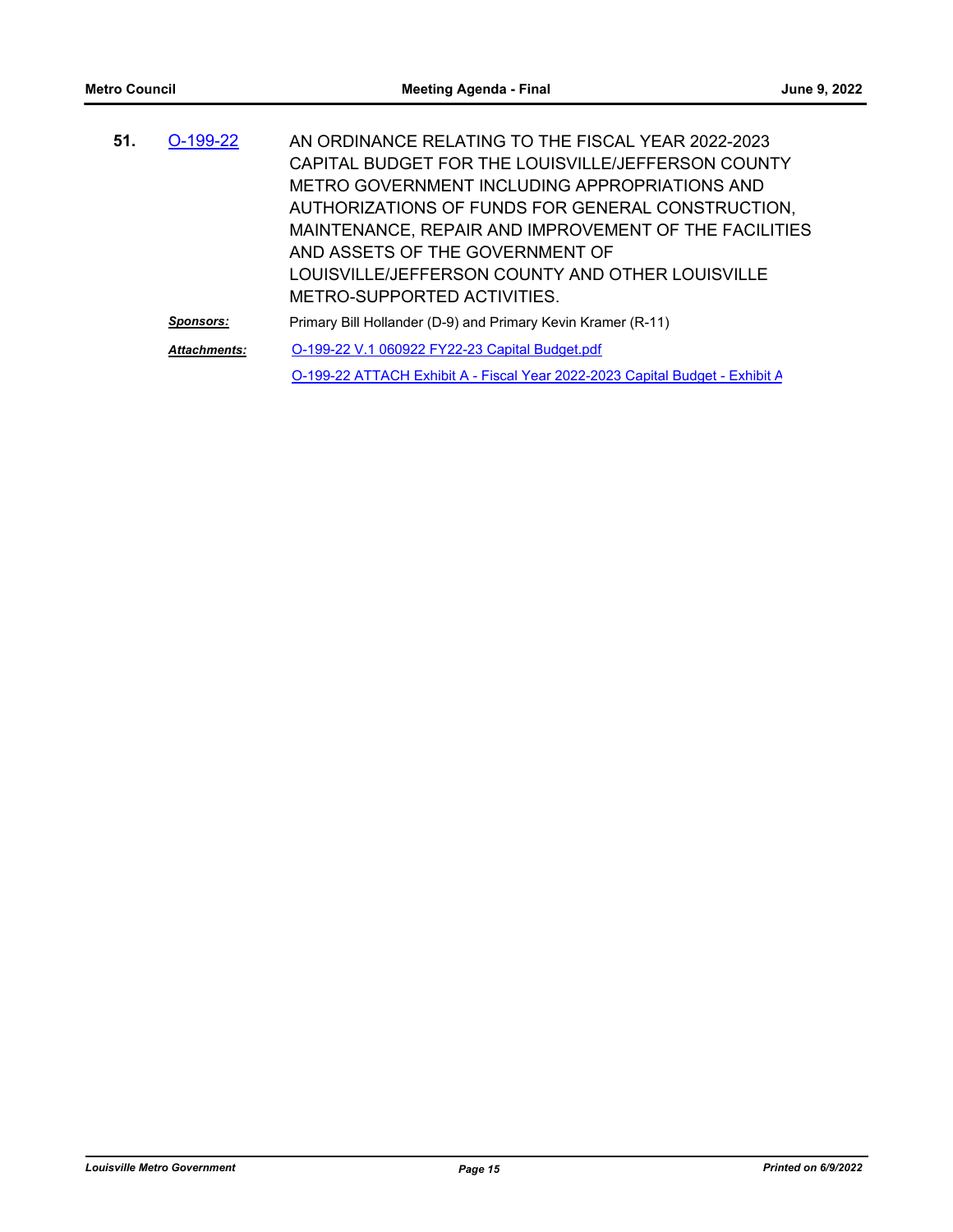### **Legislation assigned to COMMUNITY AFFAIRS, HOUSING, HEALTH AND EDUCATION COMMITTEE**

| 52. | R-079-22            | A RESOLUTION HONORING AUGUSTA Y. THOMAS BY<br>DEDICATING THE CORNER OF SHASTA TRAIL AND ILEX AVENUE<br>AS "AUGUSTA Y. THOMAS WAY" IN HER HONOR. |
|-----|---------------------|-------------------------------------------------------------------------------------------------------------------------------------------------|
|     | Sponsors:           | Primary Barbara Shanklin (D-2)                                                                                                                  |
|     | <b>Attachments:</b> | R-079-22 V.1 060922 Honorary Street Sign for Augusta Thomas.pdf                                                                                 |
|     |                     | CIF061522PW02A (for reference only).pdf                                                                                                         |
| 53. | R-080-22            | A RESOLUTION CALLING ON KENTUCKY LEGISLATORS TO PASS<br>A MEASURE ELIMINATING THE SALES AND USE TAX ON<br><b>FEMININE HYGIENE PRODUCTS.</b>     |
|     | <b>Sponsors:</b>    | Primary Paula McCraney (D-7), Primary Cassie Chambers Armstrong (D-8) and<br>Additional Jecorey Arthur (D-4)                                    |
|     | <b>Attachments:</b> | R-080-22 V.1 060922 Urge KY Legislature to Eliminate Pink Tax.pdf                                                                               |
| 54. | R-081-22            | A RESOLUTION CALLING ON KENTUCKY LEGISLATORS TO PASS<br>A MEASURE ELIMINATING THE SALES AND USE TAX FOR<br>DIAPERS.                             |
|     | <b>Sponsors:</b>    | Primary Paula McCraney (D-7), Primary Cassie Chambers Armstrong (D-8) and<br>Additional Jecorey Arthur (D-4)                                    |
|     | <b>Attachments:</b> | R-081-22 V.1 060922 Urge KY Legislature to Eliminate Diaper Tax.pdf                                                                             |

### **Legislation assigned to LABOR AND ECONOMIC DEVELOPMENT COMMITTEE**

| 55. | R-077-22            | A RESOLUTION APPROVING THE GRANTING OF LOCAL<br>INCENTIVES TO DISTILLED SPIRITS EPICENTER, LLC AND ANY<br>SUBSEQUENT ASSIGNEES OR APPROVED AFFILIATES<br>THEREOF PURSUANT TO KRS CHAPTER 154, SUBCHAPTER 32. |
|-----|---------------------|--------------------------------------------------------------------------------------------------------------------------------------------------------------------------------------------------------------|
|     | <b>Sponsors:</b>    | Primary David James (D-6)                                                                                                                                                                                    |
|     | <b>Attachments:</b> | R-077-22 V.1 060922 Local Incentives for Distilled Spirits Epicenter.pdf                                                                                                                                     |
|     |                     | Distilled Spirits Epicenter - Local Support Itr 6-21-2017.pdf                                                                                                                                                |
|     |                     | Distilled Spirits Epicenter, LLC - KBI Board Report - Prelim - June 29 2017.pdf                                                                                                                              |

### **Legislation assigned to PARKS AND SUSTAINABILITY COMMITTEE**

| 56. | O-183-22            | AN ORDINANCE AMENDING CHAPTER 42 OF THE LOUISVILLE<br>METRO CODE OF ORDINANCES REGARDING USE OF METRO<br><b>OWNED PARKS</b> |
|-----|---------------------|-----------------------------------------------------------------------------------------------------------------------------|
|     | <b>Sponsors:</b>    | Primary David James (D-6), Primary Barbara Shanklin (D-2), Primary Cindi Fowler<br>(D-14) and Primary Nicole George (D-21)  |
|     | <b>Attachments:</b> | O-183-22 V.1 060922 Amend LMCO Chp 42 RE Parks Fees.pdf                                                                     |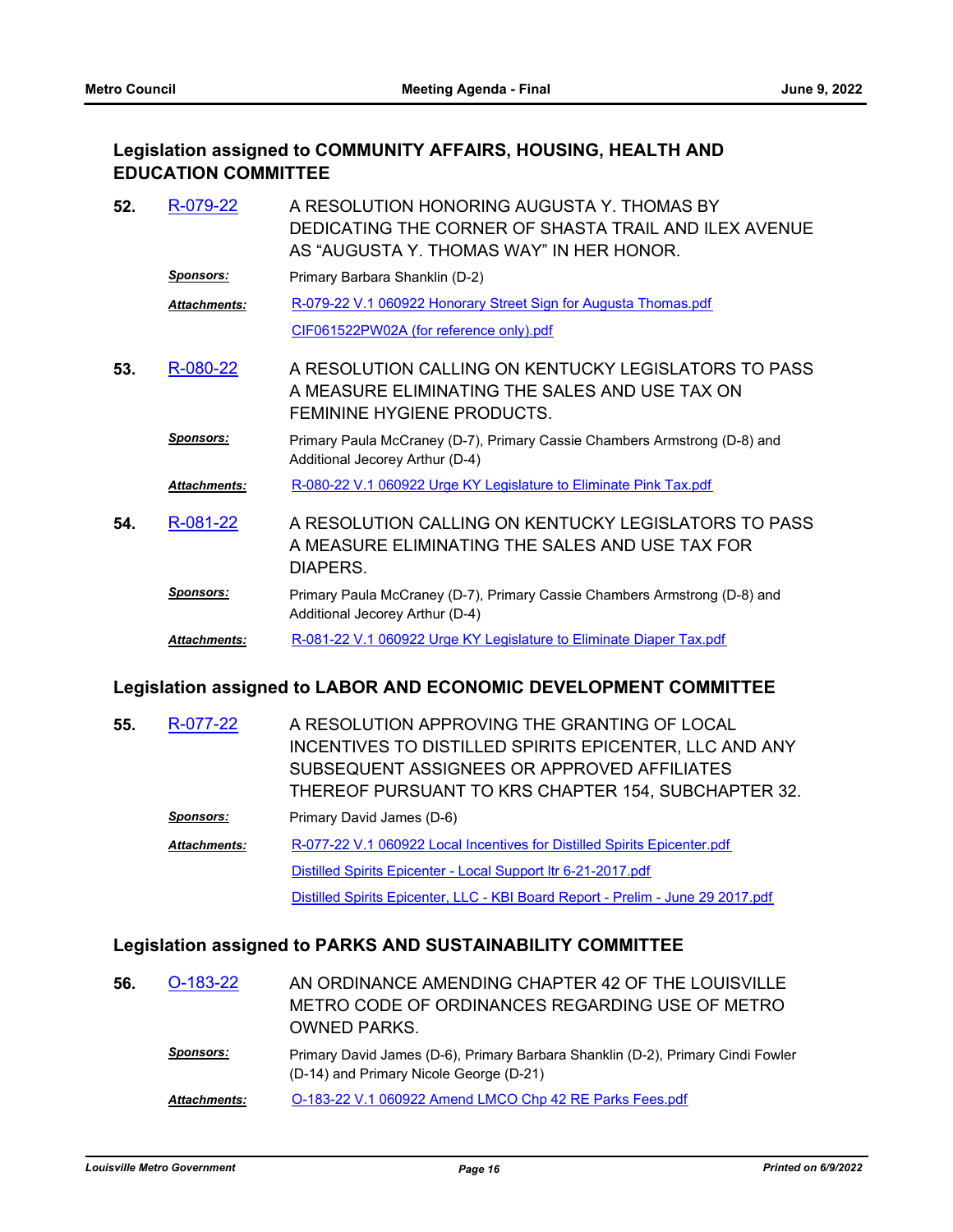## **Legislation assigned to PLANNING AND ZONING COMMITTEE**

| 57. | $O-185-22$          | AN ORDINANCE RELATING TO THE ZONING OF PROPERTIES<br>LOCATED AT 3323 AND 3325 FREYS HILL ROAD CONTAINING<br>APPROXIMATELY 15.22 ACRES AND BEING IN LOUISVILLE<br>METRO (CASE NO. 21ZONE0102).                                                                                             |
|-----|---------------------|-------------------------------------------------------------------------------------------------------------------------------------------------------------------------------------------------------------------------------------------------------------------------------------------|
|     | <u>Sponsors:</u>    | Primary Markus Winkler (D-17)                                                                                                                                                                                                                                                             |
|     | <b>Attachments:</b> | O-185-22 V.1 060922 Zoning Change 3323 and 3325 Freys Hill Rd.pdf                                                                                                                                                                                                                         |
|     |                     | 21-ZONE-0102 PC Minutes.pdf                                                                                                                                                                                                                                                               |
|     |                     | 21-ZONE-0102 Other Minutes.pdf                                                                                                                                                                                                                                                            |
|     |                     | 21-ZONE-0102 Staff Reports.pdf                                                                                                                                                                                                                                                            |
|     |                     | 21-ZONE-0102 Legal Description.pdf                                                                                                                                                                                                                                                        |
|     |                     | 21-ZONE-0102 Applicant Booklet.pdf                                                                                                                                                                                                                                                        |
|     |                     | 21-ZONE-0102 Citizen Letters.pdf                                                                                                                                                                                                                                                          |
|     |                     | 21-ZONE-0102 Elevations.pdf                                                                                                                                                                                                                                                               |
|     |                     | 21-ZONE-0102 Geotechnical Report.pdf                                                                                                                                                                                                                                                      |
|     |                     | 21-ZONE-0102 Justification Statement.pdf                                                                                                                                                                                                                                                  |
|     |                     | 21-ZONE-0102 Plan.pdf                                                                                                                                                                                                                                                                     |
|     |                     | May 12, 2022 PC Minutes Case No. 21-ZONE-0102.pdf                                                                                                                                                                                                                                         |
| 58. | $O-186-22$          | AN ORDINANCE RELATING TO THE ZONING AND FORM DISTRICT<br>OF, AND REVISED DETAILED DISTRICT DEVELOPMENT PLAN<br>FOR, PROPERTIES LOCATED AT 3200 AND 3201 DUPIN DRIVE<br>AND 5400 MINOR LANE CONTAINING APPROXIMATELY 2.63<br>ACRES AND BEING IN LOUISVILLE METRO (CASE NO.<br>21ZONE0162). |
|     | <u>Sponsors:</u>    | Primary Madonna Flood (D-24)                                                                                                                                                                                                                                                              |
|     | <b>Attachments:</b> | O-186-22 V.1 060922 Zoning Rev Dev Plan at 3200 and 3201 Dupini and 5400                                                                                                                                                                                                                  |
|     |                     | 21-ZONE-0162 PC Minutes.pdf                                                                                                                                                                                                                                                               |
|     |                     | 21-ZONE-0162 Staff Reports.pdf                                                                                                                                                                                                                                                            |
|     |                     | 21-ZONE-0162 Legal Description.pdf                                                                                                                                                                                                                                                        |
|     |                     | 21-ZONE-0162 Applicant Booklet.pdf                                                                                                                                                                                                                                                        |
|     |                     | 21-ZONE-0162 Letter of Explanation.pdf                                                                                                                                                                                                                                                    |
|     |                     | 21-ZONE-0162 Traffic Study.pdf                                                                                                                                                                                                                                                            |
|     |                     | 21-ZONE-0162 Plan.pdf                                                                                                                                                                                                                                                                     |
|     |                     |                                                                                                                                                                                                                                                                                           |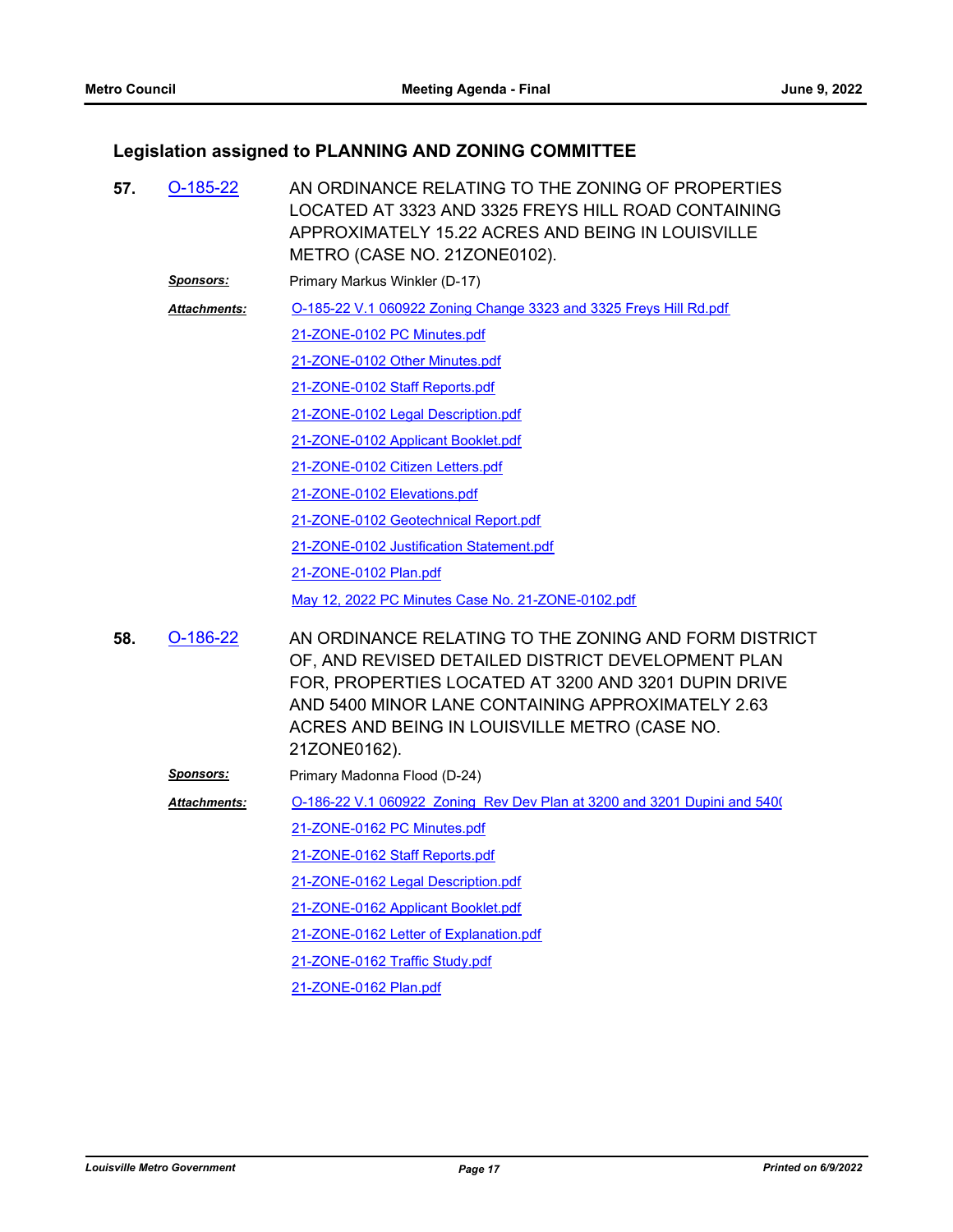| 59. | $O-187-22$          | AN ORDINANCE RELATING TO THE ZONING OF, AND<br>ASSOCIATED PARKING WAIVER FOR, PROPERTY LOCATED AT<br>3106 CHENOWETH RUN ROAD CONTAINING APPROXIMATELY<br>1.88 ACRES AND BEING IN LOUISVILLE METRO (CASE NO.<br>21ZONE0135). |
|-----|---------------------|-----------------------------------------------------------------------------------------------------------------------------------------------------------------------------------------------------------------------------|
|     | <b>Attachments:</b> | O-187-22 V.1 060922 Zoning, and Assoc Parking Waiver, at 3106 Chenoweth F                                                                                                                                                   |
|     |                     | 21-ZONE-0135 PC Minutes.pdf                                                                                                                                                                                                 |
|     |                     | 21-ZONE-0135 Other Minutes.pdf                                                                                                                                                                                              |
|     |                     | 21-ZONE-0135 Staff Reports.pdf                                                                                                                                                                                              |
|     |                     | 21-ZONE-0135 Legal Description.pdf                                                                                                                                                                                          |
|     |                     | 21-ZONE-0135 Applicant Justification.pdf                                                                                                                                                                                    |
|     |                     | 21-ZONE-0135 Elevations 011022.pdf                                                                                                                                                                                          |
|     |                     | 21-ZONE-0135 Parking Study 012022.pdf                                                                                                                                                                                       |
|     |                     | <b>Chenoweth Run Building Elevations 4-12-2022.pdf</b>                                                                                                                                                                      |
|     |                     | ph 2 Presentation - Chenoweth Run Rd - One Fourteen LLC.pdf                                                                                                                                                                 |
|     |                     | 21-ZONE-0135 Plan.pdf                                                                                                                                                                                                       |
| 60. | $O-188-22$          | AN ORDINANCE RELATING TO THE ZONING OF PROPERTY<br>LOCATED AT 905 EAST OAK STREET CONTAINING<br>APPROXIMATELY 0.086 ACRES AND BEING IN LOUISVILLE<br>METRO (CASE NO. 22ZONE0009).                                           |
|     | <u>Sponsors:</u>    | Primary Madonna Flood (D-24)                                                                                                                                                                                                |
|     | <b>Attachments:</b> | O-188-22 V.1 060922 Zoning at 905 East Oak Street.pdf                                                                                                                                                                       |
|     |                     | 22-ZONE-0009 PC Minutes.pdf                                                                                                                                                                                                 |
|     |                     | 22-ZONE-0009 Other Minutes.pdf                                                                                                                                                                                              |
|     |                     | 22-ZONE-0009 Staff Reports.pdf                                                                                                                                                                                              |
|     |                     | 22-ZONE-0009 Legal Description.pdf                                                                                                                                                                                          |
|     |                     | 22-ZONE-0009 Applicant Booklets.pdf                                                                                                                                                                                         |
|     |                     | 22-ZONE-0009 Plan.pdf                                                                                                                                                                                                       |
|     |                     |                                                                                                                                                                                                                             |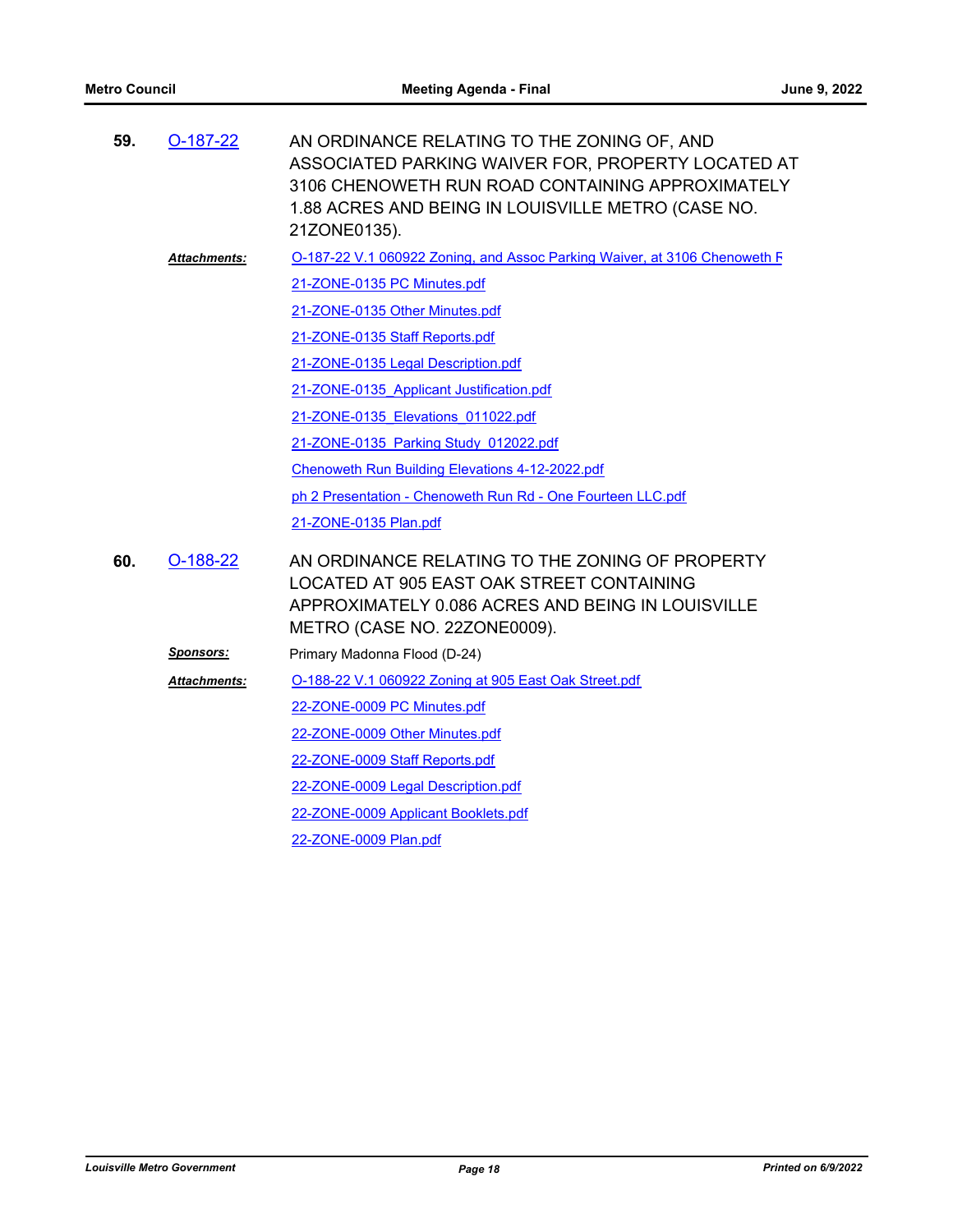| 61. | $O-189-22$          | AN ORDINANCE RELATING TO THE REVISED DISTRICT<br>DEVELOPMENT PLAN FOR PROPERTY LOCATED AT 11905 DIXIE<br><b>HIGHWAY CONTAINING APPROXIMATELY 2.19 ACRES AND</b><br>BEING IN LOUISVILLE METRO (CASE NO. 22DDP0009). |  |
|-----|---------------------|--------------------------------------------------------------------------------------------------------------------------------------------------------------------------------------------------------------------|--|
|     | <u>Sponsors:</u>    | Primary Madonna Flood (D-24)                                                                                                                                                                                       |  |
|     | <b>Attachments:</b> | O-189-22 V.1 060922 Revised District Dev Plan for 11905 Dixie Highway.pdf                                                                                                                                          |  |
|     |                     | 22-DDP-0009 PC Minutes.pdf                                                                                                                                                                                         |  |
|     |                     | 22-DDP-0009 Staff Report.pdf                                                                                                                                                                                       |  |
|     |                     | 22-DDP-0009 Letter of Explanation.pdf                                                                                                                                                                              |  |
|     |                     | 22-DDP-0009 Applicant Exhibits.pdf                                                                                                                                                                                 |  |
|     |                     | 22-DDP-0009 Plan.pdf                                                                                                                                                                                               |  |
| 62. | $O-192-22$          | AN ORDINANCE RELATING TO THE ZONING OF PROPERTY<br>LOCATED AT 8315 NASH STREET CONTAINING APPROXIMATELY<br>2.29 ACRES AND BEING IN LOUISVILLE METRO (CASE NO.<br>21ZONE0164).                                      |  |
|     | <u>Sponsors:</u>    | Primary Mark H. Fox (D-13)                                                                                                                                                                                         |  |
|     | <b>Attachments:</b> | O-192-22 V.1 060922 Zoning at 8315 Nash Rd.pdf                                                                                                                                                                     |  |
|     |                     | 21-ZONE-0164 PC Minutes.pdf                                                                                                                                                                                        |  |
|     |                     | 21-ZONE-0164 Other Minutes.pdf                                                                                                                                                                                     |  |
|     |                     | 21-ZONE-0164 Staff Reports.pdf                                                                                                                                                                                     |  |
|     |                     | 21-ZONE-0164 Legal Description.pdf                                                                                                                                                                                 |  |
|     |                     | 21-ZONE-0164 Applicant Studies.pdf                                                                                                                                                                                 |  |
|     |                     | 21-ZONE-0164 Applicant Booklets.pdf                                                                                                                                                                                |  |
|     |                     | 21-ZONE-0164 Statement of Compliance.pdf                                                                                                                                                                           |  |
|     |                     | 21-zone-0164 Stamped Plan.pdf                                                                                                                                                                                      |  |
| 63. | $O-194-22$          | AN ORDINANCE RELATING TO THE ZONING OF PROPERTIES<br>LOCATED AT 10310 AND 10312 STONESTREET ROAD<br>CONTAINING APPROXIMATELY 3.6 ACRES AND BEING IN<br>LOUISVILLE METRO (CASE NO. 21ZONE0150).                     |  |
|     | <u>Sponsors:</u>    | Primary Madonna Flood (D-24)                                                                                                                                                                                       |  |
|     | Attachments:        | O-194-22 V.1 060922 Zoning at 10310 & 10312 Stonestreet Rd.pdf                                                                                                                                                     |  |
|     |                     | 21-ZONE-0150 PC Minutes.pdf                                                                                                                                                                                        |  |
|     |                     | 21-ZONE-0150 Other Minutes.pdf                                                                                                                                                                                     |  |
|     |                     | 21-ZONE-0150 Staff Reports.pdf                                                                                                                                                                                     |  |
|     |                     | 21-ZONE-0150 Applicant Booklets.pdf                                                                                                                                                                                |  |
|     |                     | 21-ZONE-0150 Justification Statement.pdf                                                                                                                                                                           |  |
|     |                     | 21-ZONE-0150 Citizen Letters.pdf                                                                                                                                                                                   |  |
|     |                     | 21-ZONE-0150 Plan.pdf                                                                                                                                                                                              |  |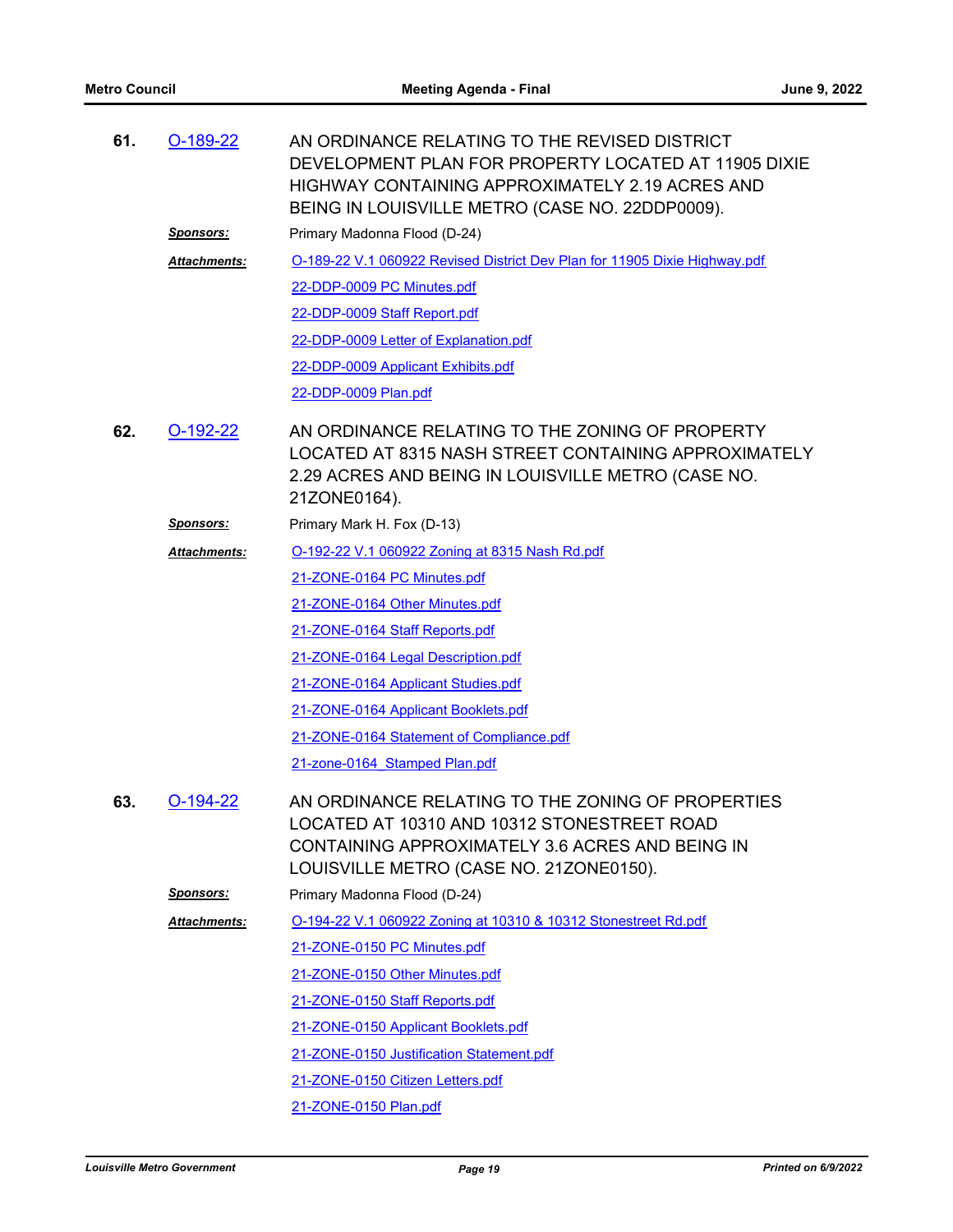| 64. | R-083-22            | A RESOLUTION RECOGNIZING THE ORIGINAL HIGHLANDS                           |
|-----|---------------------|---------------------------------------------------------------------------|
|     |                     | NEIGHBORHOOD ASSOCIATION AND THE OFFICIAL                                 |
|     |                     | NEIGHBORHOOD MAP OF THE ORIGINAL HIGHLANDS                                |
|     |                     | NEIGHBORHOOD.                                                             |
|     | <b>Sponsors:</b>    | Primary Cassie Chambers Armstrong (D-8)                                   |
|     | <b>Attachments:</b> | R-083-22 V.1 060922 Recognize Original Highlands Neighborhood Assoc and ( |
|     |                     | R-083-22 ATTACH Exhibit A - Map.pdf                                       |

### **Legislation assigned to PUBLIC SAFETY COMMITTEE**

A RESOLUTION AUTHORIZING THE MAYOR TO MAKE APPLICATION FOR AND, UPON APPROVAL, TO ENTER INTO AN AGREEMENT WITH THE KENTUCKY OFFICE OF HOMELAND SECURITY (KOHS), TO EXECUTE ANY DOCUMENTS WHICH ARE DEEMED NECESSARY BY KOHS TO FACILITATE AND ADMINISTER THE PROJECT AND TO ACT AS THE AUTHORIZED CORRESPONDENT FOR THIS PROJECT IN THE AMOUNT OF \$277,000 FOR THE PURCHASE OF A REHAB AND RESPONSE VEHICLE TO BE ADMINISTERED BY THE LOUISVILLE METRO POLICE DEPARTMENT. **65.** [R-074-22](http://louisville.legistar.com/gateway.aspx?m=l&id=/matter.aspx?key=60354) **Sponsors:** Primary Mark H. Fox (D-13)

Attachments: R-074-22 V.1 060922 Mayor to Enter Agreement with KOHS for Project to Purcl

### **Legislation assigned to PUBLIC WORKS COMMITTEE**

| 66. | O-182-22            | AN ORDINANCE AMENDING THE LOUISVILLE/JEFFERSON                                                                               |
|-----|---------------------|------------------------------------------------------------------------------------------------------------------------------|
|     |                     | COUNTY METRO GOVERNMENT CODE OF ORDINANCES                                                                                   |
|     |                     | CHAPTER 119 REGARDING THE REGISTRATION OF RENTAL                                                                             |
|     |                     | HOUSING TO INCLUDE AND ASSIGN THE DIRECTOR OF                                                                                |
|     |                     | LOUISVILLE METRO CODES AND REGULATIONS, OR DESIGNEE,                                                                         |
|     |                     | FURTHER ADMINISTRATION AND ENFORCEMENT DUTIES                                                                                |
|     |                     | REGARDING THE REGISTRY OF RENTAL HOUSING UNITS.                                                                              |
|     | Sponsors:           | Primary Rick Blackwell (D-12), Primary Keisha Dorsey (D-3), Primary Nicole George<br>(D-21) and Primary Jecorey Arthur (D-4) |
|     |                     | O-182-22 V.1 060922 Regarding Registry of Rental Houing Units.pdf                                                            |
|     | <b>Attachments:</b> |                                                                                                                              |
| 67. | $O-197-22$          | AN ORDINANCE AMENDING THE LOUISVILLE METRO CODE OF                                                                           |
|     |                     | ORDINANCES SECTION 50.57 TO DEFINE CONDOMINIUMS IN THE                                                                       |
|     |                     | COMPREHENSIVE STORM WATER DRAINAGE AUTHORITY.                                                                                |
|     | <b>Sponsors:</b>    | Primary Anthony Piagentini (R-19)                                                                                            |
|     | Attachments:        | O-197-22 V.1 060922 Define Condo in Compehensive Storm Water Drainage.pr                                                     |
|     |                     |                                                                                                                              |

### **Announcements**